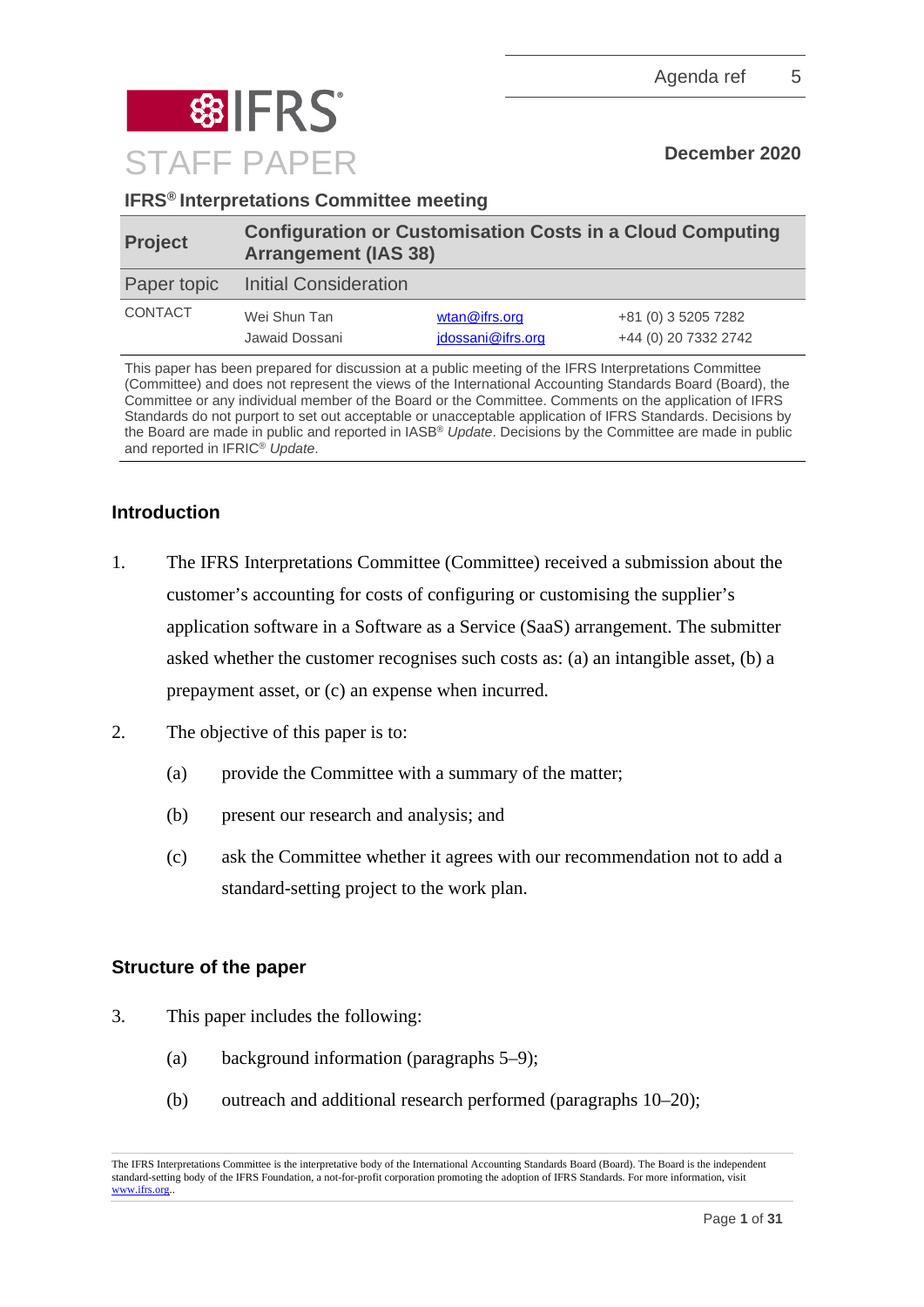- (c) staff analysis (paragraphs [21](#page-6-1)[–53\)](#page-18-0); and
- (d) staff recommendation (paragraphs [54–](#page-18-1)[55\)](#page-19-0).
- 4. There are three appendices to this paper:
	- (a) Appendix A—proposed wording of the tentative agenda decision;
	- (b) Appendix B—submission; and
	- (c) Appendix C—Agenda Decision Customer's Right t [o Receive Access to](https://cdn.ifrs.org/-/media/feature/supporting-implementation/agenda-decisions/ias38-customers-right-to-receive-access-to-the-suppliers-software-hosted-on-the-cloud-mar-19.pdf)  [the Supplier's Software Hosted on the Cloud \(IAS 38](https://cdn.ifrs.org/-/media/feature/supporting-implementation/agenda-decisions/ias38-customers-right-to-receive-access-to-the-suppliers-software-hosted-on-the-cloud-mar-19.pdf) *Intangible Assets*) (March 2019).

# **Background information**

- <span id="page-1-0"></span>5. In March 2019 the Committee finalised an agenda decision [Customer's Right to](https://cdn.ifrs.org/-/media/feature/supporting-implementation/agenda-decisions/ias38-customers-right-to-receive-access-to-the-suppliers-software-hosted-on-the-cloud-mar-19.pdf) Receive [Access to the Supplier's Software Hosted on the Cloud \(IAS 38](https://cdn.ifrs.org/-/media/feature/supporting-implementation/agenda-decisions/ias38-customers-right-to-receive-access-to-the-suppliers-software-hosted-on-the-cloud-mar-19.pdf) *Intangible [Assets](https://cdn.ifrs.org/-/media/feature/supporting-implementation/agenda-decisions/ias38-customers-right-to-receive-access-to-the-suppliers-software-hosted-on-the-cloud-mar-19.pdf)*). In that agenda decision, the Committee concluded that a contract that conveys to the customer only the right to receive access to the supplier's application software in the future is a service contract. [1](#page-1-1)
- 6. The submission outlines the following fact pattern:
	- (a) A customer enters into a SaaS arrangement with a supplier. The contract conveys to the customer the right to receive access to the supplier's application software in the future—ie the customer does not receive a software asset but, instead, receives a service of having access to the supplier's application software.
	- (b) The customer incurs upfront costs of configuring or customising the supplier's application software to which it receives access<sup>[2](#page-1-2)</sup>. The submission describes configuration and customisation as follows:

<span id="page-1-3"></span><span id="page-1-1"></span><sup>&</sup>lt;sup>1</sup> Appendix C to this paper reproduces the March 2019 agenda decision for ease of reference.

<span id="page-1-2"></span>Configuration or Customisation Costs in a Cloud Computing Arrangement (IAS 38) **│**Initial Consideration <sup>2</sup> For simplicity, the rest of this paper refers to these costs as configuration or customisation costs.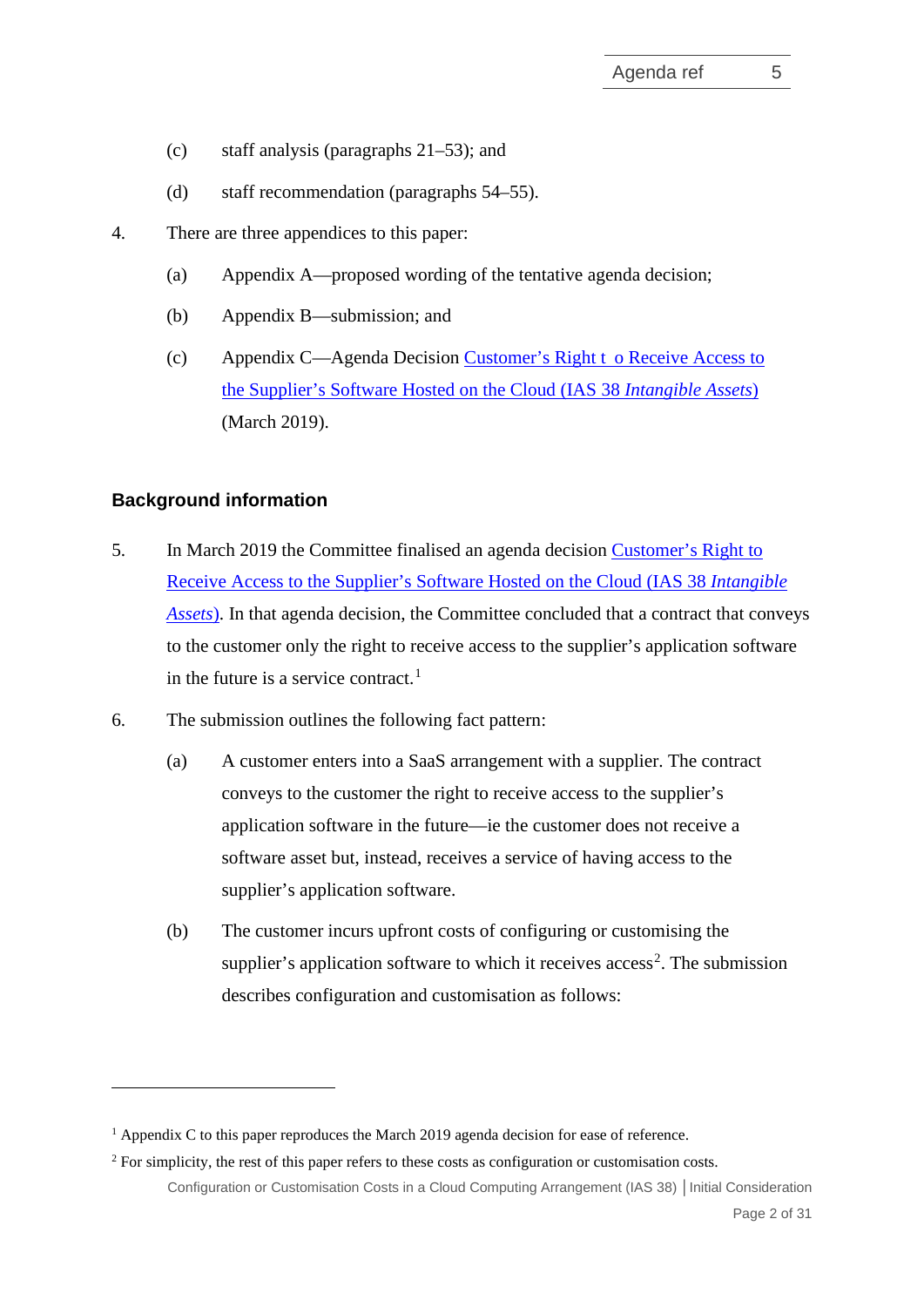- (i) Configuration: Typical configuration relates to the setting of various 'flags' or 'switches' within the software, or defining certain values or parameters, to implement a particular set-up for the software's existing functionality. Configuration does not involve the modification or writing of additional software code, but rather involves setting up the software's existing code to function in a particular way.
- (ii) Customisation: Typical customisation involves modifying existing software code in the application or writing additional code. The effect of significantly altering or adding software code is generally to change, or create additional, functionalities within the software.
- 7. The submission also excludes from the scope of the question costs related to training, data migration and conversion, development of interfaces with existing systems and additions to existing systems. The submitter says there is no diversity in the accounting for these costs.
- <span id="page-2-2"></span>8. The submission outlines the following views for the customer's accounting of configuration or customisation costs:
	- (a) View 1: recognise the costs as an intangible asset;
	- (b) View 2: recognise the costs as a prepayment asset; and
	- (c) View 3: recognise the costs as an expense when incurred.
- <span id="page-2-0"></span>9. Appendix B to this paper reproduces the submission and explains the rationale for each of the three views.

#### **Outreach and additional research performed**

## *Outreach*

<span id="page-2-1"></span>10. We sent an information request to members of the International Forum of Accounting Standard-Setters, securities regulators and large accounting firms. The submission was also made available on our website.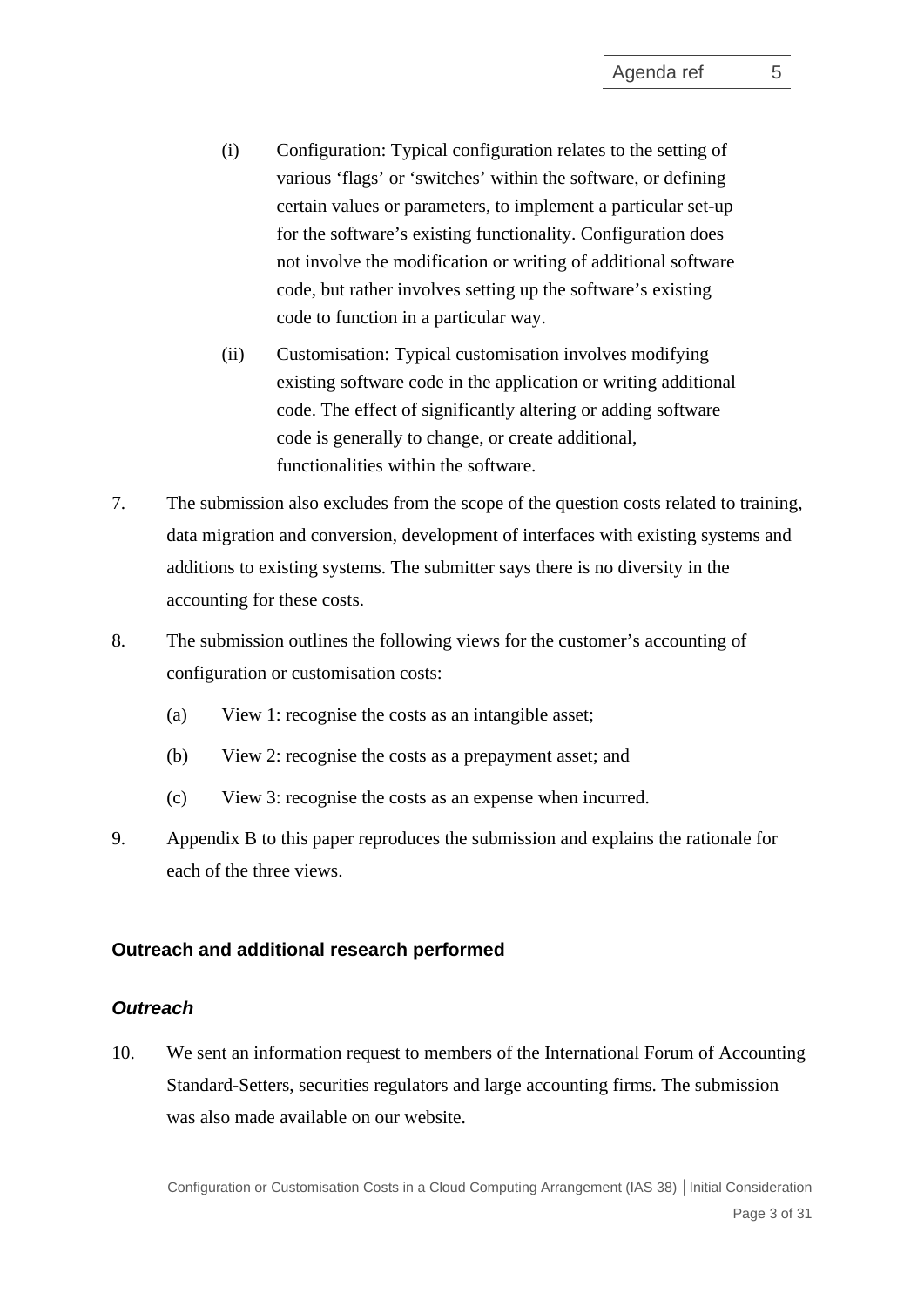- 11. The request asked those participating to provide information based on their experience on the following:
	- (a) whether it is common for entities to incur material amounts of configuration or customisation costs;
	- (b) if a customer pays configuration or customisation costs to the supplier of the application software (supplier), whether it is possible to identify such costs separately from other fees and costs payable to the supplier as part of the SaaS arrangement;
	- (c) how customers that incur material amounts of configuration or customisation costs account for those costs; and
	- (d) whether the accounting for configuration or customisation costs differs depending on whether those costs are paid to the supplier or to a third-party.
- 12. We received 14 responses—five from large accounting firms, seven from national standard-setters and two from organisations representing groups of securities regulators. The views received represent informal opinions, rather than formal views of those responding.

# *Is it common for entities to incur material amounts of configuration or customisation costs?*

- 13. Many respondents said it is common for entities in Canada, France, Germany, Hong Kong, Israel and the United States to incur material amounts of configuration or customisation costs. A few respondents said they received mixed feedback about whether entities in Australia, Japan and Malaysia incur material amount of such costs.
- 14. A few respondents said entities enter into SaaS arrangements more frequently than in the past; the existence of material amount of such costs could therefore become more prevalent in the future.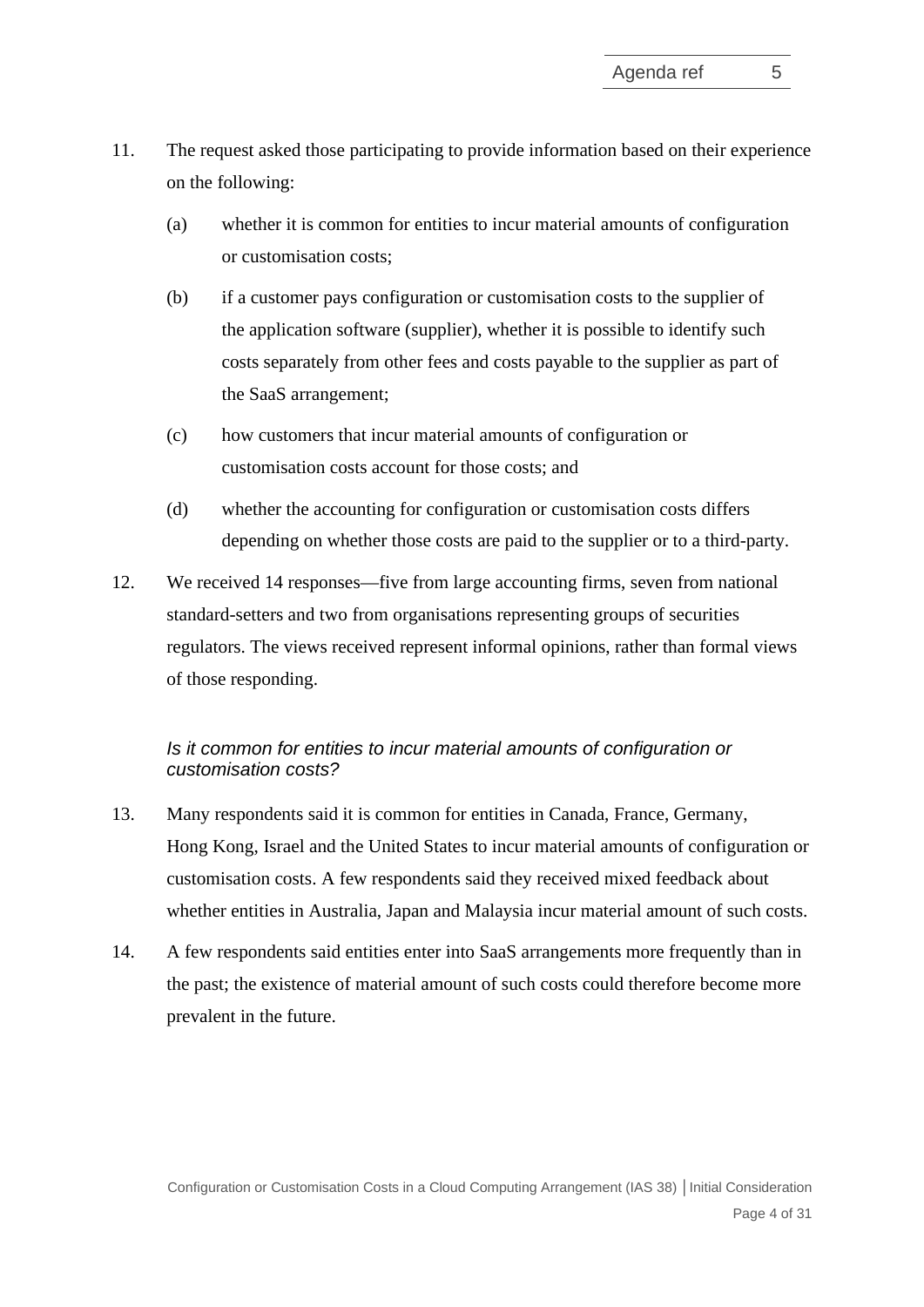# *Is it possible to identify configuration or customisation costs separately from other fees and costs?*

15. Many respondents said entities are generally able to identify and distinguish configuration or customisation costs separately from other fees and costs payable to the supplier. However, some respondents said judgement might be required and, in particular circumstances, it can be challenging to identify such costs separately from other fees and costs payable to the supplier. For example, a few respondents said identifying such costs could be difficult when the supplier issues a single invoice for all services performed or when the payment for all services in a contract (including customisation or configuration as well as access to the supplier's application software) is spread evenly over the contract period.

## *Accounting treatment*

- 16. Respondents commented as follows on the accounting treatment applied:
	- (a) two respondents said entities usually recognise configuration or customisation costs as an asset (one of these respondents said entities recognise either an intangible asset or a prepayment asset and the other said entities recognise a non-current asset).
	- (b) two respondents said entities generally expense such costs when incurred;
	- (c) many respondents said all three views described in the submission (see paragraph [8](#page-2-2) of this paper) are applied in accounting for such costs. Some of these respondents said the differing reporting practices could result from different facts and circumstances. For example, in considering how to account for such costs, entities often consider whether:
		- (i) the costs are material;
		- (ii) the costs meet the definition of an intangible asset and the recognition criteria in IAS 38;
		- (iii) the costs can be identified separately from the SaaS arrangement; and/or
		- (iv) the related services have been performed.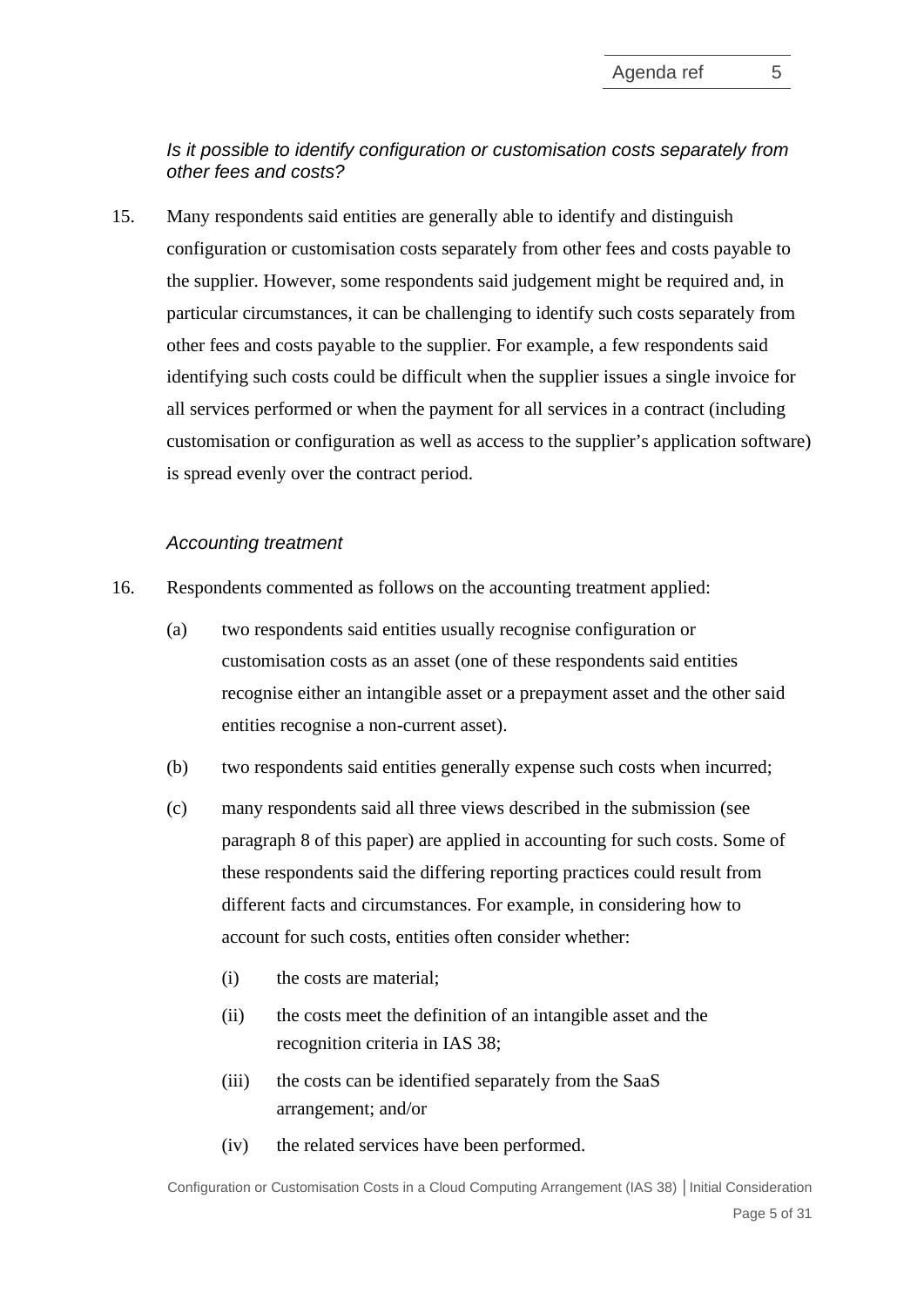<span id="page-5-1"></span>(d) two respondents said in the absence of specific requirements in IFRS Standards, some entities refer to US GAAP requirements and, applying those requirements, generally recognise such costs as a prepayment asset.<sup>[3](#page-5-0)</sup>

## *Does the accounting treatment depend on the service provider?*

- 17. Six respondents said the accounting for configuration or customisation costs does not differ depending on whether the costs are paid to the supplier or a third-party.
- 18. Three respondents said the accounting for such costs varies depending on who performs the service. They said entities generally recognise a prepayment asset if the service is performed by the supplier. However, if the service is performed by a thirdparty (or is performed internally), entities generally either recognise the costs as an expense when the service is performed or recognise an asset. One respondent said the accounting should not differ, but it had nonetheless observed different reporting practices.
- 19. Some other respondents also observed different reporting practices depending on who performs the service. For example:
	- (a) a few respondents said while most entities do not account for configuration or customisation costs differently depending on who performs the service, they were aware of a few cases in which the accounting differed.
	- (b) one respondent said in some jurisdictions the costs are more likely to be recognised as an intangible asset rather than as a prepayment asset when paid to a third-party. However, in other jurisdictions, the accounting does not differ regardless of who performs the service.

<span id="page-5-0"></span><sup>3</sup> In August 2018 the US Financial Accounting Standards Board (FASB) issued Accounting Standards Update (ASU) 2018-15, which provides guidance on the customer's accounting for implementation costs incurred in a hosting arrangement that is a service contract. Applying ASU 2018-15, the customer applies the guidance in Subtopic 350-40 to determine which implementation costs related to the service contract to capitalise as an asset and which costs to expense—applying this guidance, the customer (a) capitalises costs for implementation activities in the application development stage (depending on the nature of the costs); (b) expenses the capitalised implementation costs over the term of the hosting arrangement; and (c) presents capitalised implementation costs in the same line item that a prepayment for the fees of the associated hosting arrangement would be presented.

Configuration or Customisation Costs in a Cloud Computing Arrangement (IAS 38) **│**Initial Consideration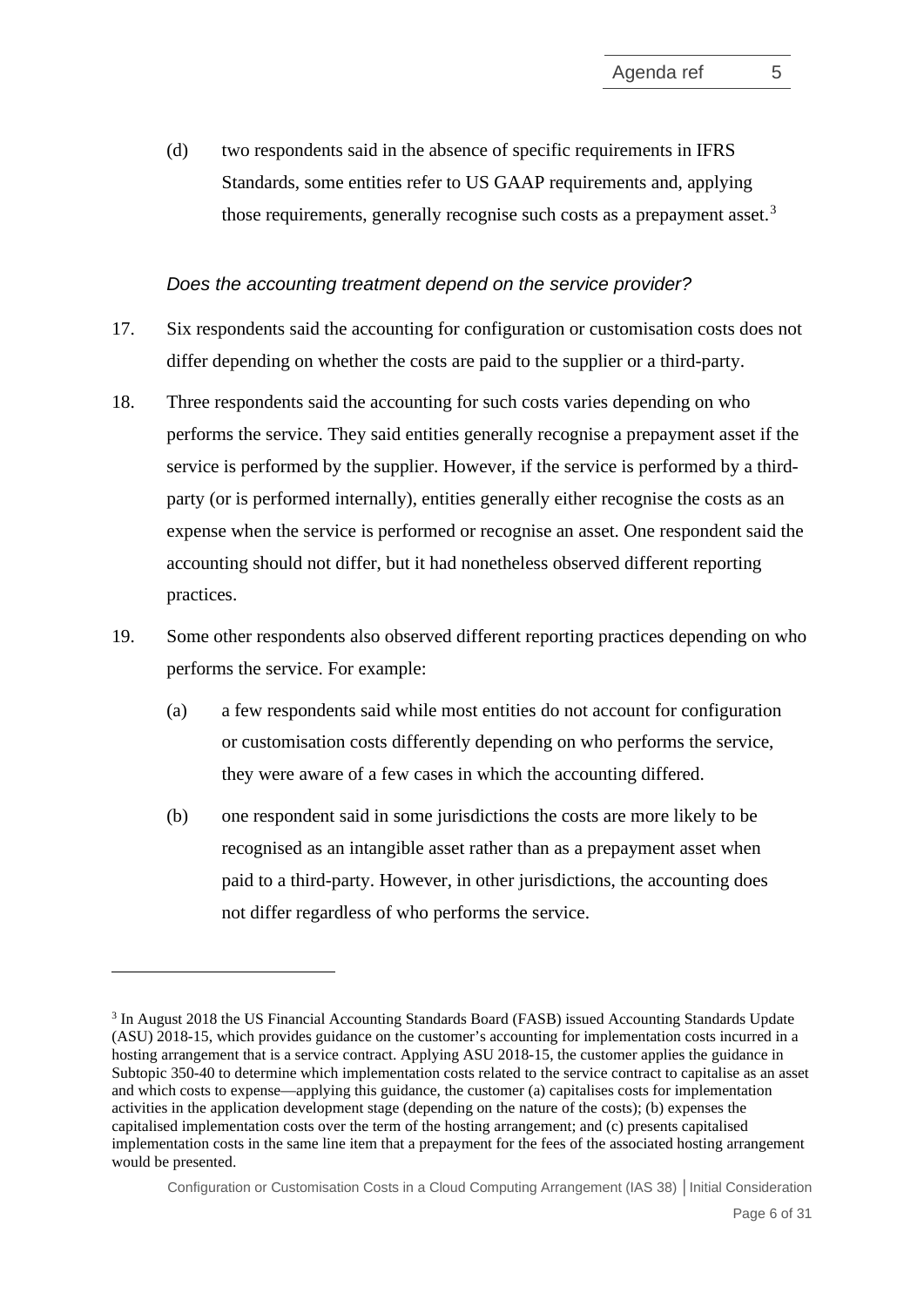## *Additional research performed*

<span id="page-6-2"></span><span id="page-6-0"></span>20. In addition to the outreach above, we used the financial search engine, AlphaSense, to search for disclosures in publicly available financial statements about the accounting for configuration or customisation costs incurred by customers in a SaaS arrangement. While we found financial statements of suppliers that disclose information about configuration and/or customisation services performed, we were unable to find any financial statements of customers that disclose their accounting for configuration or customisation costs.

## **Staff analysis**

- <span id="page-6-1"></span>21. The submitter asked about how the customer accounts for configuration or customisation costs in the SaaS arrangement described in the submission. In analysing this matter, we considered:
	- (a) whether, applying IAS 38, the customer recognises configuration or customisation costs as an intangible asset? (Question I); and
	- (b) how the customer accounts for such costs if it does not recognise an intangible asset (Question II)?

## *Question I: Does the customer recognise configuration or customisation costs as an intangible asset?*

<span id="page-6-3"></span>22. In the fact pattern described in the submission, the SaaS contract conveys to the customer the right to receive access to the supplier's application software in the future—ie the customer does not receive a software asset (neither a software intangible asset nor a software lease—see Appendix C) at the contract commencement date but, instead, receives a service of having access to the supplier's application software. Although the customer's right to receive access to the software does not result in the recognition of a software asset, we considered whether, applying IAS 38, the configuration or customisation costs result in an intangible asset that the customer would recognise.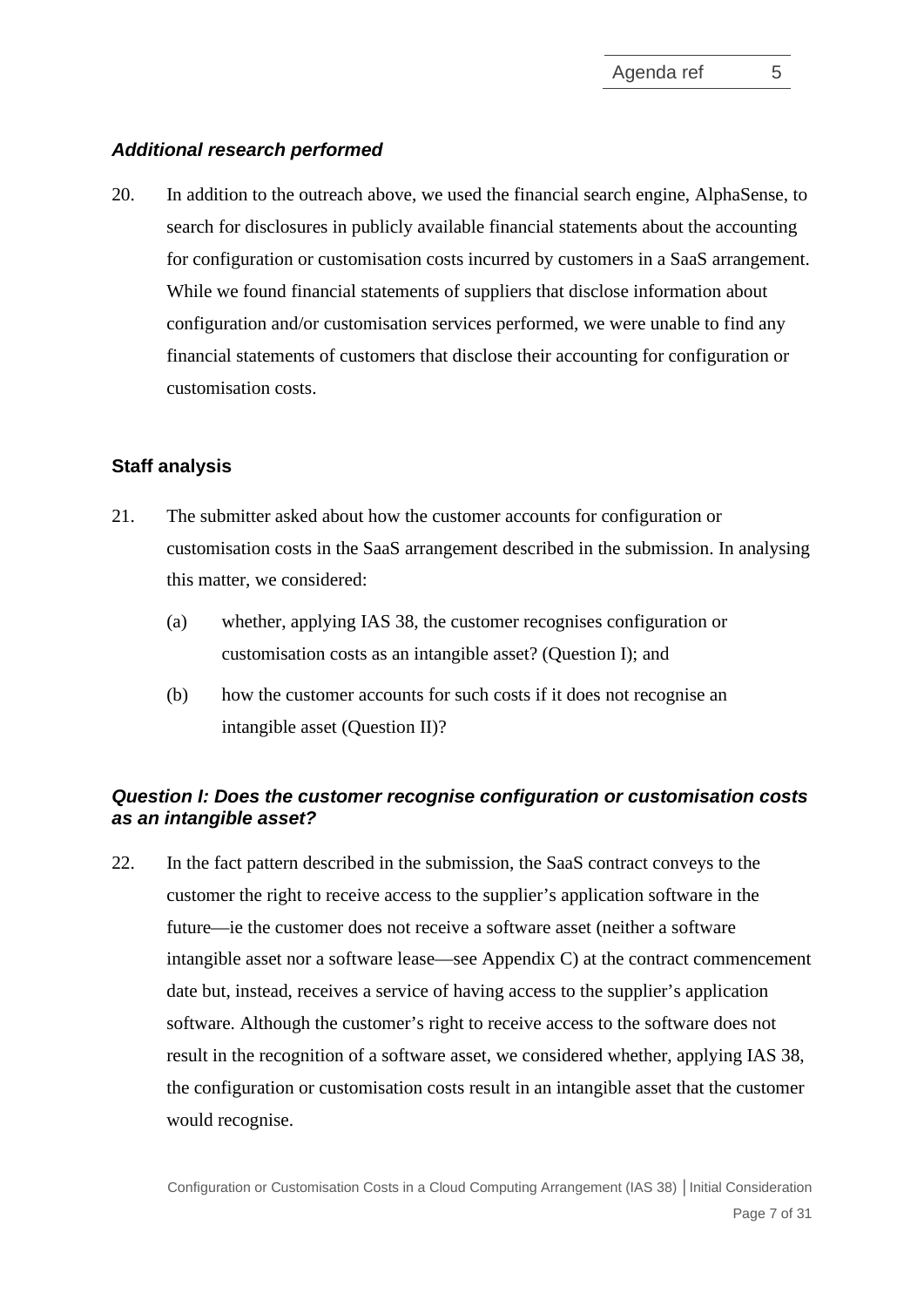# *Applicable requirements in IAS 38*

23. Paragraph 18 states:

The recognition of an item as an intangible asset requires an entity to demonstrate that the item meets:

- (a) the definition of an intangible asset (see paragraphs 8–17); and
- (b) the recognition criteria (see paragraphs 21–23).
- 24. Accordingly, in assessing whether to recognise an intangible asset, a customer first considers whether an item meets the definition of an intangible asset. Paragraph 8 of IAS 38 defines an intangible asset as 'an identifiable non-monetary asset without physical substance'. IAS 38 also defines an asset as 'a resource (a) controlled by an entity as a result of past events; and (b) from which future economic benefits are expected to flow to the entity'.
- 25. Paragraph 12 states:

An asset is identifiable if it either:

- (a) is separable, ie is capable of being separated or divided from the entity and sold, transferred, licensed, rented or exchanged, either individually or together with a related contract, identifiable asset or liability, regardless of whether the entity intends to do so; or
- (b) arises from contractual or other legal rights, regardless of whether those rights are transferable or separable from the entity or from other rights and obligations.
- 26. Paragraph 13 states:

An entity controls an asset if the entity has the power to obtain the future economic benefits flowing from the underlying resource and to restrict the access of others to those benefits. The capacity of an entity to control the future economic benefits from an intangible asset would normally stem from legal rights that are enforceable in a court of law. …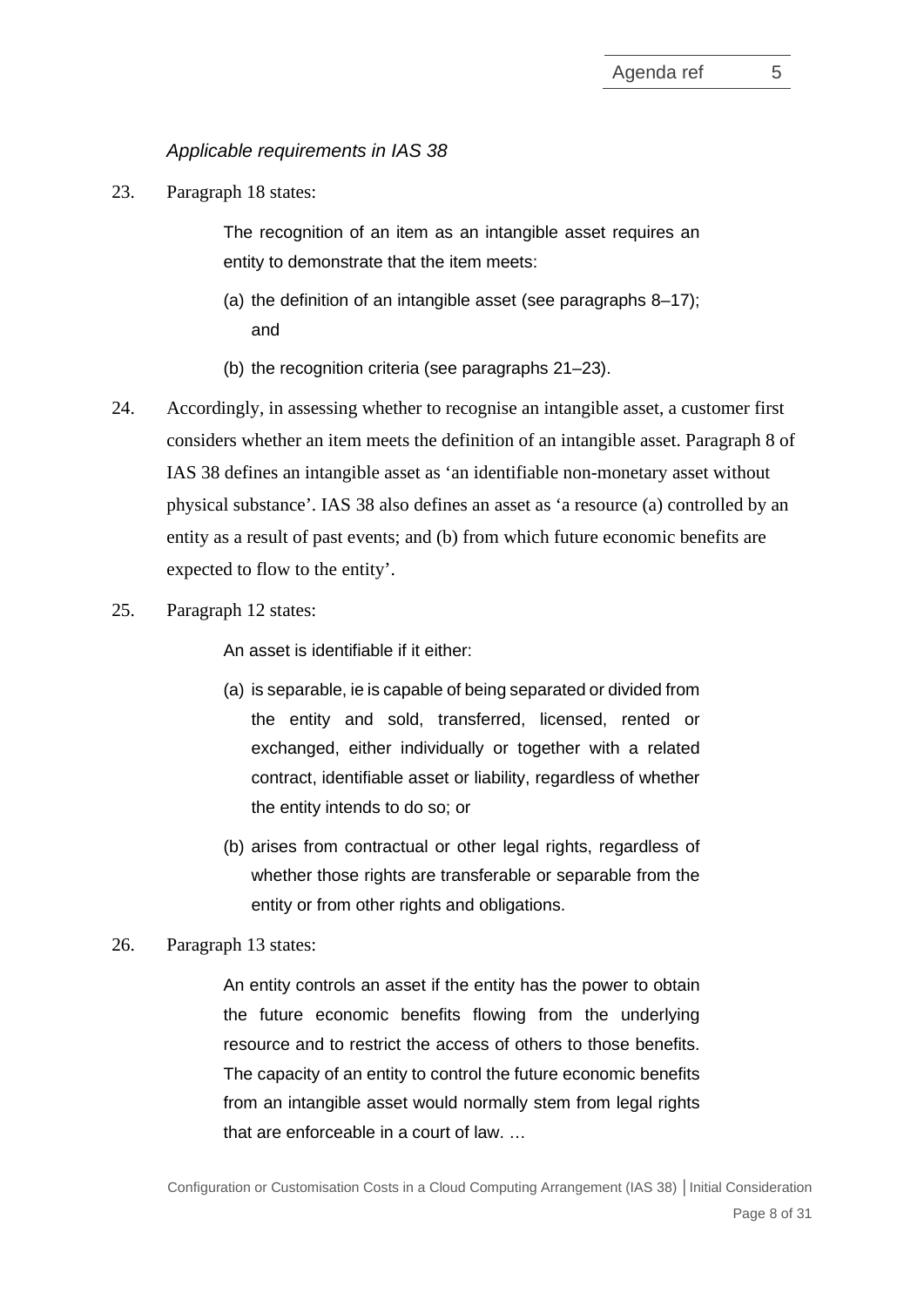27. If a customer determines that an item meets the definition of an intangible asset, it then considers the recognition criteria in paragraphs 21–23. Paragraph 21 states:

An intangible asset shall be recognised if, and only if:

- (a) it is probable that the expected future economic benefits that are attributable to the asset will flow to the entity; and
- (b) the cost of the asset can be measured reliably.

### *Application to configuration or customisation costs[4](#page-8-1)*

- 28. The assessment of whether configuration or customisation costs results in an item that meets the definition of an intangible asset depends on the nature and output of the configuration or customisation performed.
- <span id="page-8-2"></span>29. In our view, the customer typically would not recognise an intangible asset for configuration or customisation of the supplier's application software—this is because it would not have the power to obtain the future economic benefits flowing from the underlying resource (ie the software being configured or customised) and to restrict the access of others (including the supplier) to those benefits.
- <span id="page-8-0"></span>30. However, in a few situations (for example, when customisation results in writing additional code that is accessible only by the customer), the customer may have the power to obtain the future economic benefits flowing from the underlying resource and to restrict the access of others to those benefits—ie the customer might control the asset (for example, the additional code) that results from the configuration or customisation. In these situations, the customer would then assess whether that asset is identifiable and meets the recognition criteria in paragraphs 21–23 of IAS 38.
- 31. Whether the customer recognises an intangible asset in the situations described in paragraph [30](#page-8-0) above depends on the applicable facts and circumstances. We note that:
	- (a) configuration or customisation performed by either the supplier or a thirdparty would generally be identifiable—this is because it would arise from

Configuration or Customisation Costs in a Cloud Computing Arrangement (IAS 38) **│**Initial Consideration

<span id="page-8-1"></span><sup>4</sup> Our assessment is based only on the submitter's description of configuration and customisation (see paragraph [6\(b\)](#page-1-3) of this paper).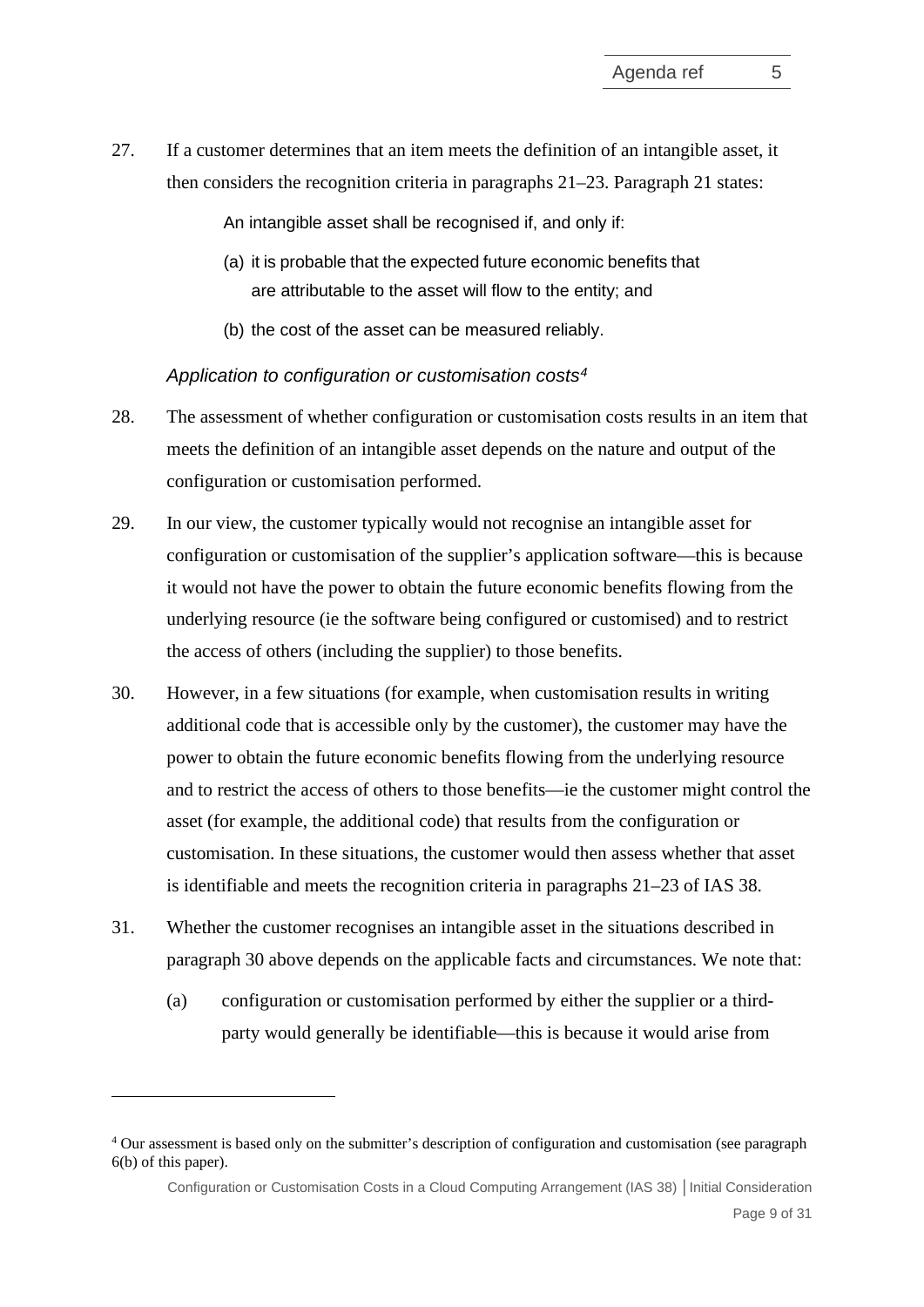contractual rights. If the configuration or customisation results in an item that meets the definition of an intangible asset, the customer would also apply paragraphs 25–32 of IAS 38—these paragraphs apply to intangible assets acquired separately (and not as part of a business combination). In particular, we note that paragraph 25 states:

… the entity expects there to be an inflow of economic benefits, even if there is uncertainty about the timing or the amount of the inflow. Therefore, the probability recognition criterion in paragraph 21(a) is always considered to be satisfied for separately acquired intangible assets.

(b) if configuration or customisation is performed internally by the customer, the customer would also apply paragraphs 51–67 of IAS 38—these paragraphs apply to internally generated intangible assets.

## *Question II: How does the customer account for configuration or customisation costs if it does not recognise an intangible asset?*

- 32. The following paragraphs consider how the customer accounts for configuration or customisation costs when it does not recognise an intangible asset in respect of those costs. As discussed in paragraph [29](#page-8-2) of this paper, in our view the customer would typically not recognise an intangible asset in respect of configuration or customisation costs.
- 33. Paragraphs 68–70 of IAS 38 apply to expenditure on an intangible item. Paragraph 68 requires an entity to recognise expenditure on an intangible item as an expense when the expenditure is incurred unless it (a) forms part of the cost of an intangible asset that meets the recognition criteria; or (b) the item is acquired in a business combination and cannot be recognised as an intangible asset. Paragraphs 69–70 specify how an entity applies this requirement. These paragraphs state:

69. In some cases, expenditure is incurred to provide future economic benefits to an entity, but no [intangible asset](https://eifrs.ifrs.org/eifrs/ViewContent?collection=2020_Annotated_Issued_Standards&fn=IAS38_TI0002.html&scrollTo=IAS38_8__IAS38_P0070) or other asset is acquired or created that can be recognised. … In the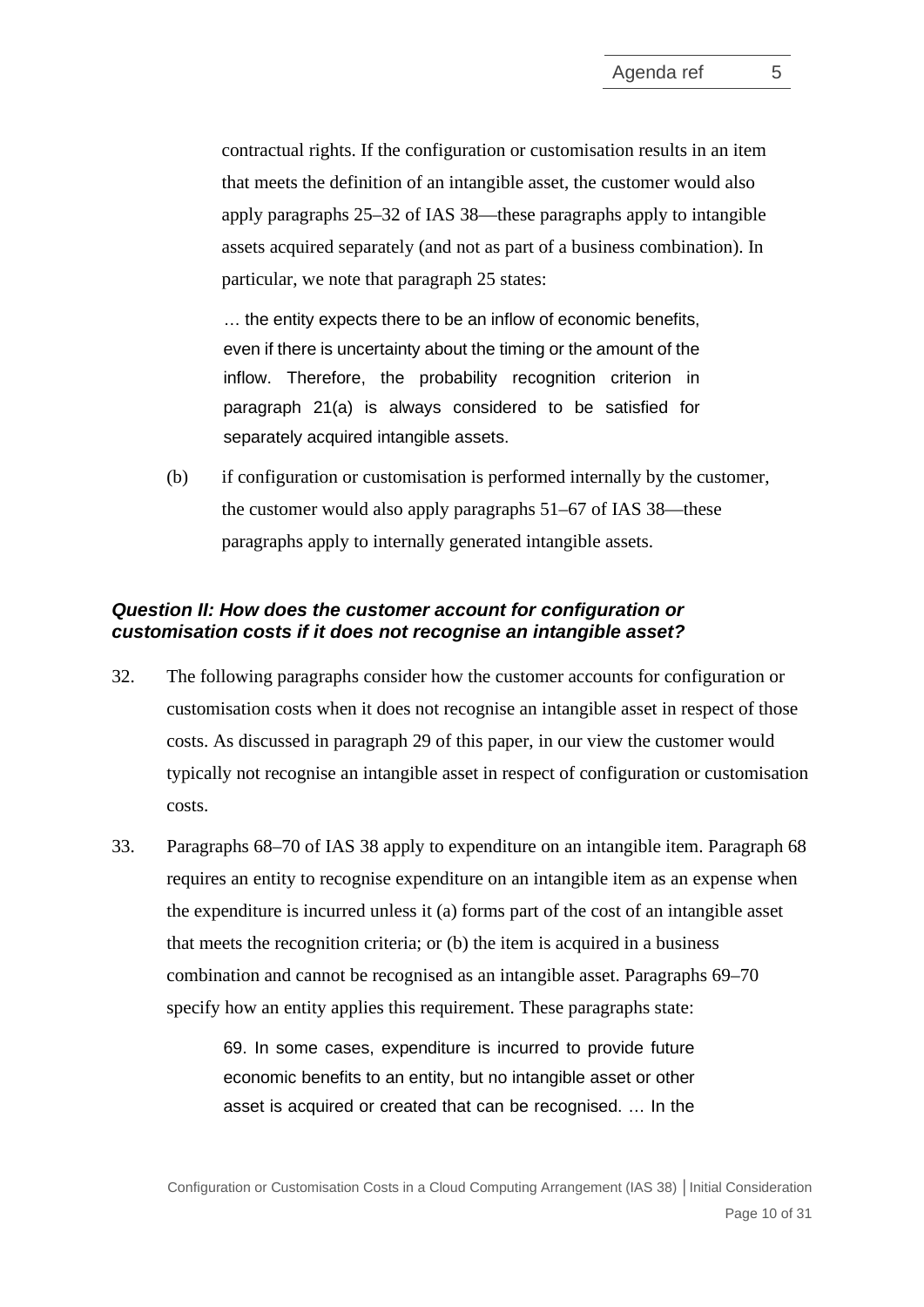case of the supply of services, the entity recognises the expenditure as an expense when it receives the services. …

69A. … Services are received when they are performed by a supplier in accordance with a contract to deliver them to the entity and not when the entity uses them to deliver another service, for example, to deliver an advertisement to customers.

70. […paragraph](https://eifrs.ifrs.org/eifrs/ViewContent?collection=2020_Annotated_Issued_Standards&fn=IAS38_TI0002.html&scrollTo=IAS38_g68-71__IAS38_g68-71_TI) 68 does not preclude an entity from recognising a prepayment as an asset when payment for services has been made in advance of the entity receiving those services.

34. In the fact pattern described in the submission, the customer incurs the configuration or customisation costs to enhance the future economic benefits that will flow to it from access to the supplier's application software. The SaaS arrangement conveys to the customer the right to access that software and therefore is an intangible item. Consequently, when the customer does not recognise an intangible asset in respect of the configuration or customisation costs, in our view the requirements in paragraphs 68–70 of IAS 38 apply to those costs.

*Application of paragraphs 68–70 of IAS 38 to configuration or customisation costs*

- <span id="page-10-0"></span>35. Applying paragraph 69, the customer recognises the expenditure—the configuration or customisation costs—as an expense when it receives the related service. Paragraph 69A specifies that an entity receives a service *when that service is performed by a supplier in accordance with a contract to deliver the services to the entity*—and not necessarily when the entity benefits from that service. Accordingly, the customer considers when a supplier performs the service that relates to the configuration or customisation in accordance with the contract.
- 36. In a SaaS arrangement, a customer might often receive a bundle of services from the supplier—configuration or customisation services as well as access to the supplier's application software and possibly other services, such as training or data migration. In applying paragraphs 68–70, in our view it is first necessary for a customer to identify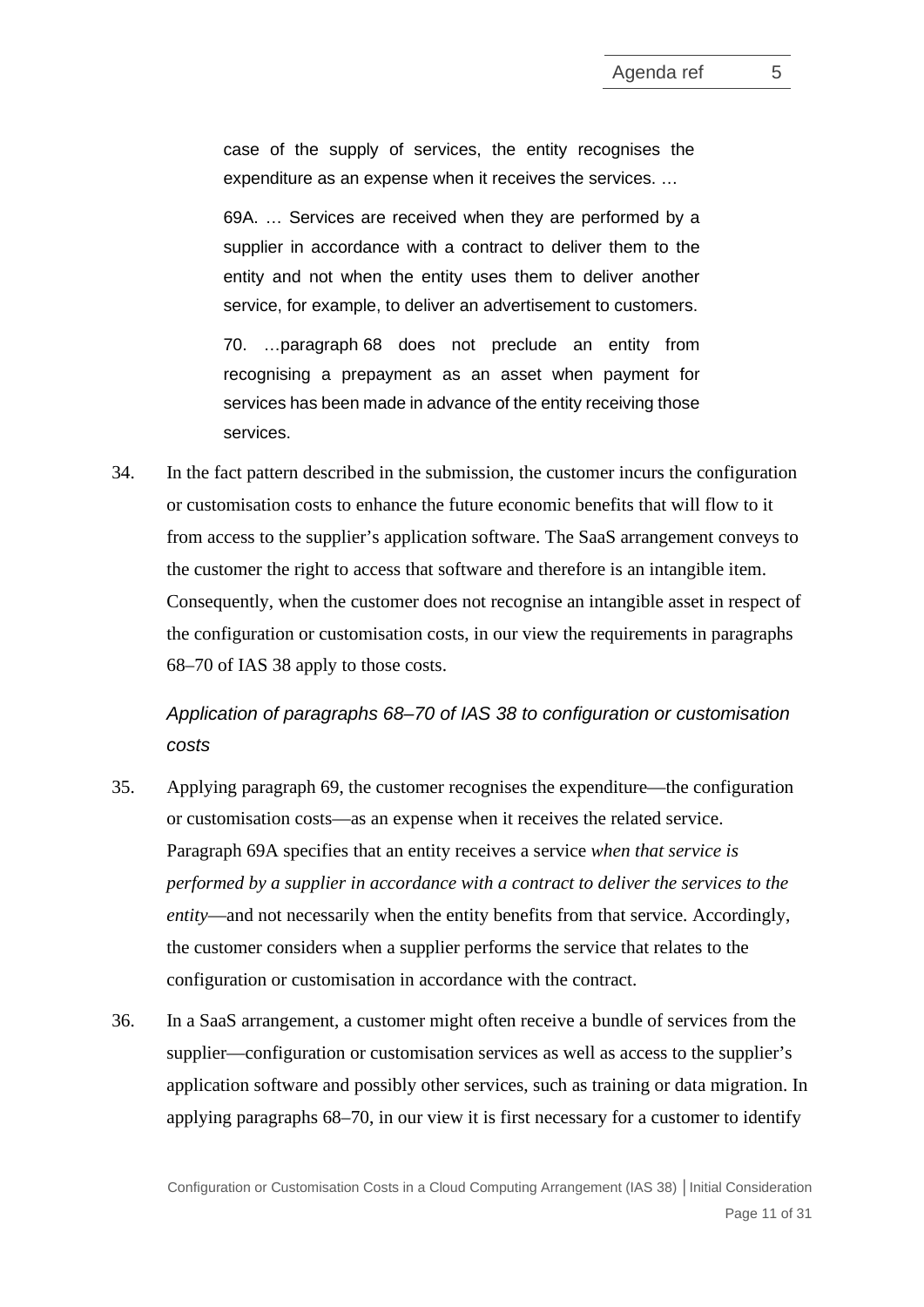which services it receives in exchange for amounts paid (or payable) and then assess when the supplier performs those services.

- 37. IAS 38 does not include requirements on the identification of the services received and the assessment of when the supplier performs those services. In the absence of specific requirements in IAS 38, the customer applies paragraphs 10–12 of IAS 8 *Accounting Policies, Changes in Accounting Estimates and Errors* to develop and apply an accounting policy.
- 38. Paragraphs 10–11 of IAS 8 state:

10. In the absence of an IFRS that specifically applies to a transaction, other event or condition, management shall use its judgement in developing and applying an accounting policy that results in information that is:

- (a) relevant …
- (b) reliable …

11. In making the judgement described in paragraph 10, management shall refer to, and consider the applicability of, the following sources in descending order:

- (a) the requirements in IFRSs dealing with similar and related issues; and
- (b) the definitions, recognition criteria and measurement concepts for assets, liabilities, income and expenses in the *Conceptual Framework for Financial Reporting (Conceptual Framework)*.
- 39. Applying paragraph 11(a), we first considered whether there are requirements in IFRS Standards dealing with similar and related issues.

*Requirements dealing with similar and related issues*

- <span id="page-11-0"></span>40. IFRS 15 *Revenue from Contracts with Customers* includes requirements that specify:
	- (a) when a service promised in a contract with a customer is distinct—ie the requirements in paragraphs 22–30 of IFRS 15 on identifying a performance obligation; and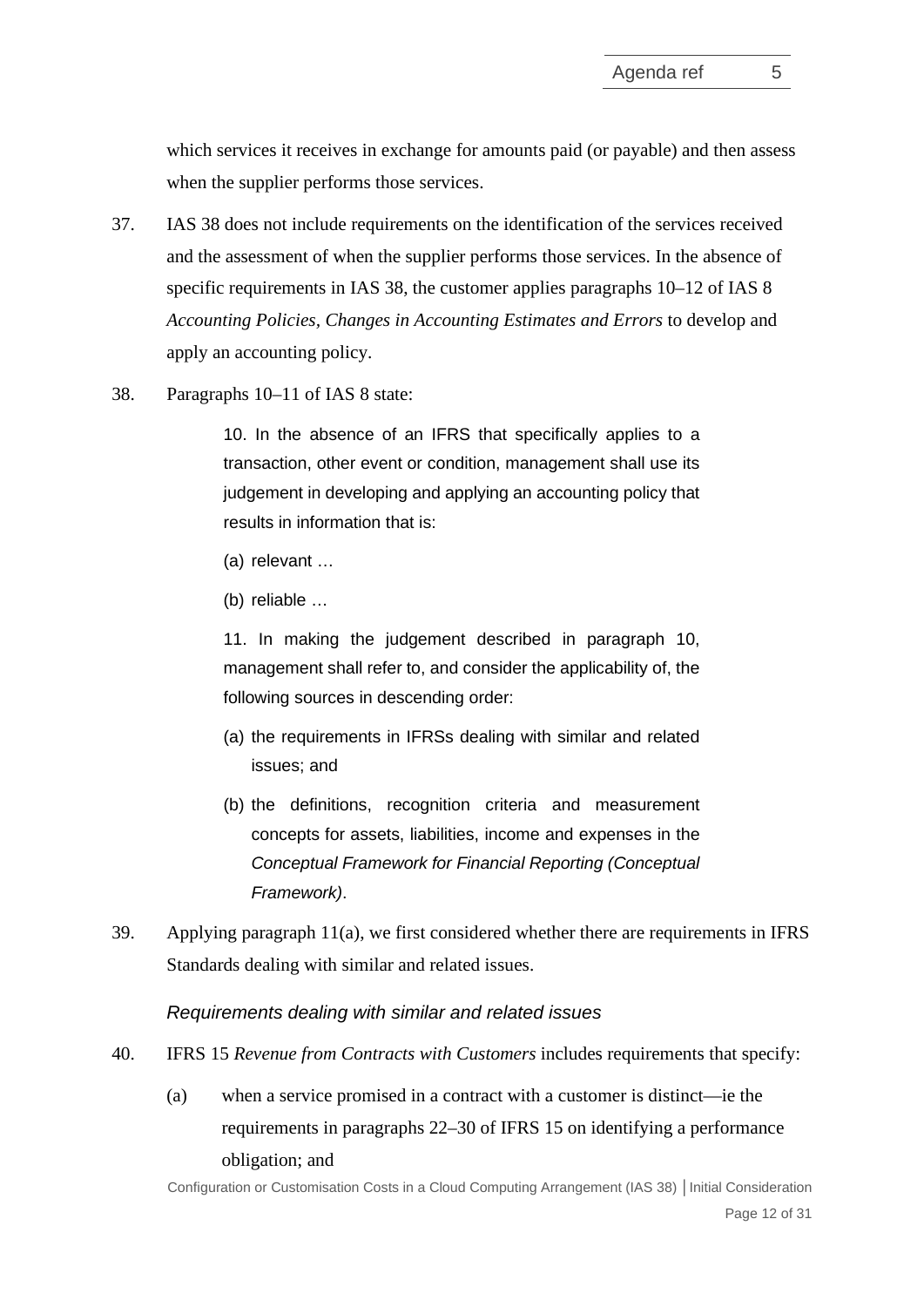- (b) when a supplier transfers a service to a customer—ie the requirements in paragraphs 31–45 of IFRS 15 on the satisfaction of a performance obligation.
- 41. Because paragraph 69A of IAS 38 requires the customer to consider when a *supplier* performs a service in accordance with a contract to deliver the service, in our view the requirements in IFRS 15 discussed in paragraph [40](#page-11-0) above include requirements dealing with similar and related issues to those considered by the customer when applying paragraph 69A of IAS 38. The section below discusses the application of those requirements to configuration or customisation costs.
- 42. IFRS 15 applies to contracts with customers from the perspective of the seller, and not to the customer's accounting for goods or services received. In concluding that IFRS 15 includes requirements dealing with similar and related issues to those considered by the customer in a SaaS arrangement, we note that we are *not* saying that a customer would always look to IFRS 15 in the absence of specific requirements regarding a particular transaction. Rather, we have concluded that, in this instance, IFRS 15 includes requirements dealing with similar and related issues because the applicable requirements in IAS 38 require the customer to assess when the *supplier* has performed the services in accordance with the contract. In the absence of specific requirements in IAS 38 to make that assessment, our view is then that a customer applies requirements in IFRS 15 relating to identifying the services promised in the contract and when the supplier performs the services promised.

*Application of IFRS 15 to configuration or customisation costs* Identifying the services promised in the contract

43. Paragraphs 22–30 of IFRS 15 include requirements on identifying performance obligations in a contract with a customer. Paragraphs 26–30 explain when a good or service promised in a contract is distinct, and therefore is generally accounted for separately from other goods or services in the contract. Paragraphs 27 and 29 state:

> 27. A good or service that is promised to a customer is distinct if both of the following criteria are met: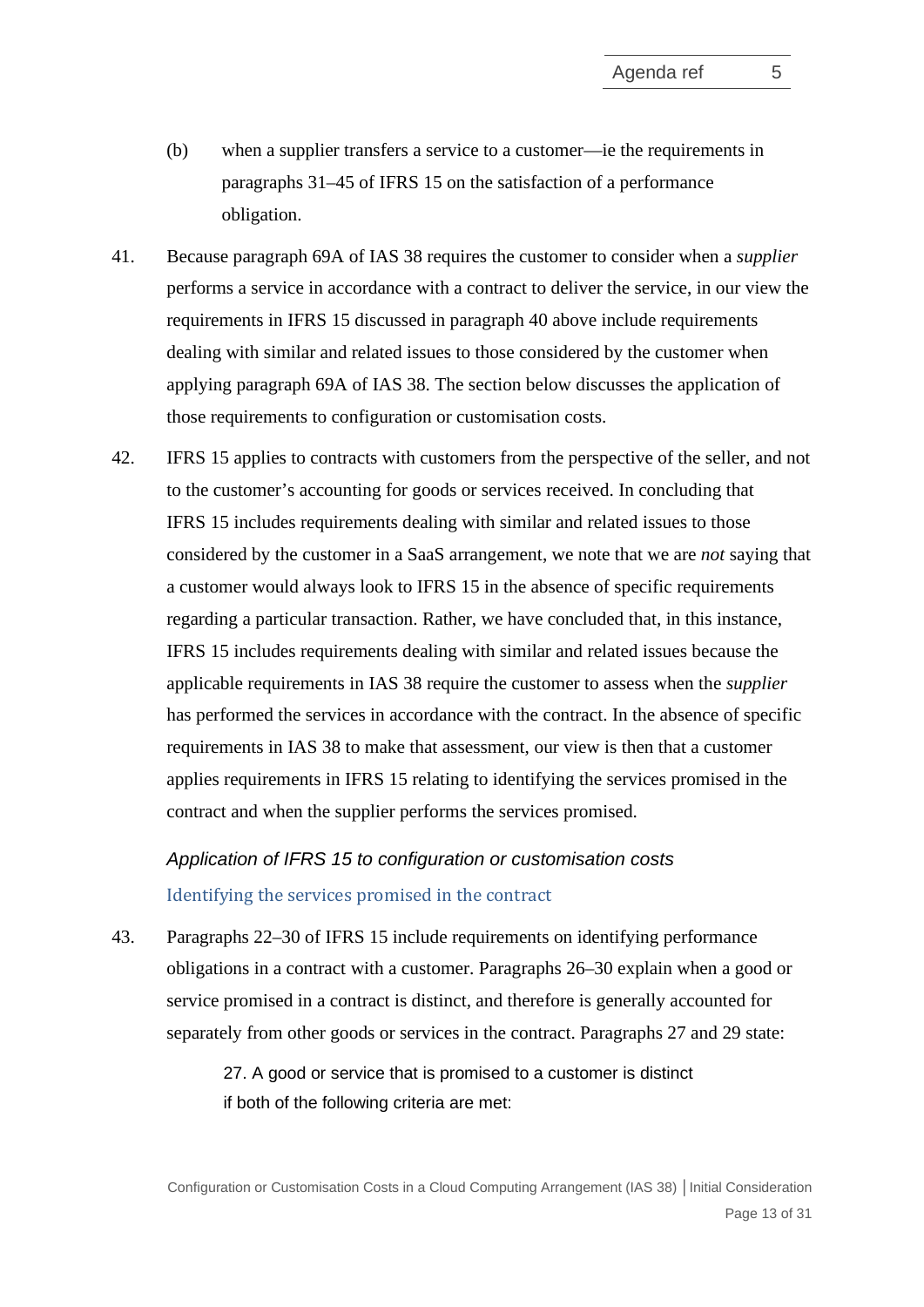- (a) the customer can benefit from the good or service either on its own or together with other resources that are readily available to the customer (ie the good or service is capable of being distinct); and
- (b) the entity's promise to transfer the good or service to the customer is separately identifiable from other promises in the contract (ie the promise to transfer the good or service is distinct within the context of the contract).

29. … Factors that indicate that two or more promises to transfer goods or services to a customer are not separately identifiable include, but are not limited to, the following:

- (a) the entity provides a significant service of integrating the goods or services with other goods or services promised in the contract into a bundle of goods or services that represent the combined output or outputs for which the customer has contracted. In other words, the entity is using the goods or services as inputs to produce or deliver the combined output or outputs specified by the customer. A combined output or outputs might include more than one phase, element or unit.
- (b) one or more of the goods or services significantly modifies or customises, or are significantly modified or customised by, one or more of the other goods or services promised in the contract.
- (c) the goods or services are highly interdependent or highly interrelated. In other words, each of the goods or services is significantly affected by one or more of the other goods or services in the contract. For example, in some cases, two or more goods or services are significantly affected by each other because the entity would not be able to fulfil its promise by transferring each of the goods or services independently.
- 44. Examples 10–12 of the Illustrative Examples accompanying IFRS 15 may also be helpful in identifying the services received in a SaaS arrangement.

Configuration or Customisation Costs in a Cloud Computing Arrangement (IAS 38) **│**Initial Consideration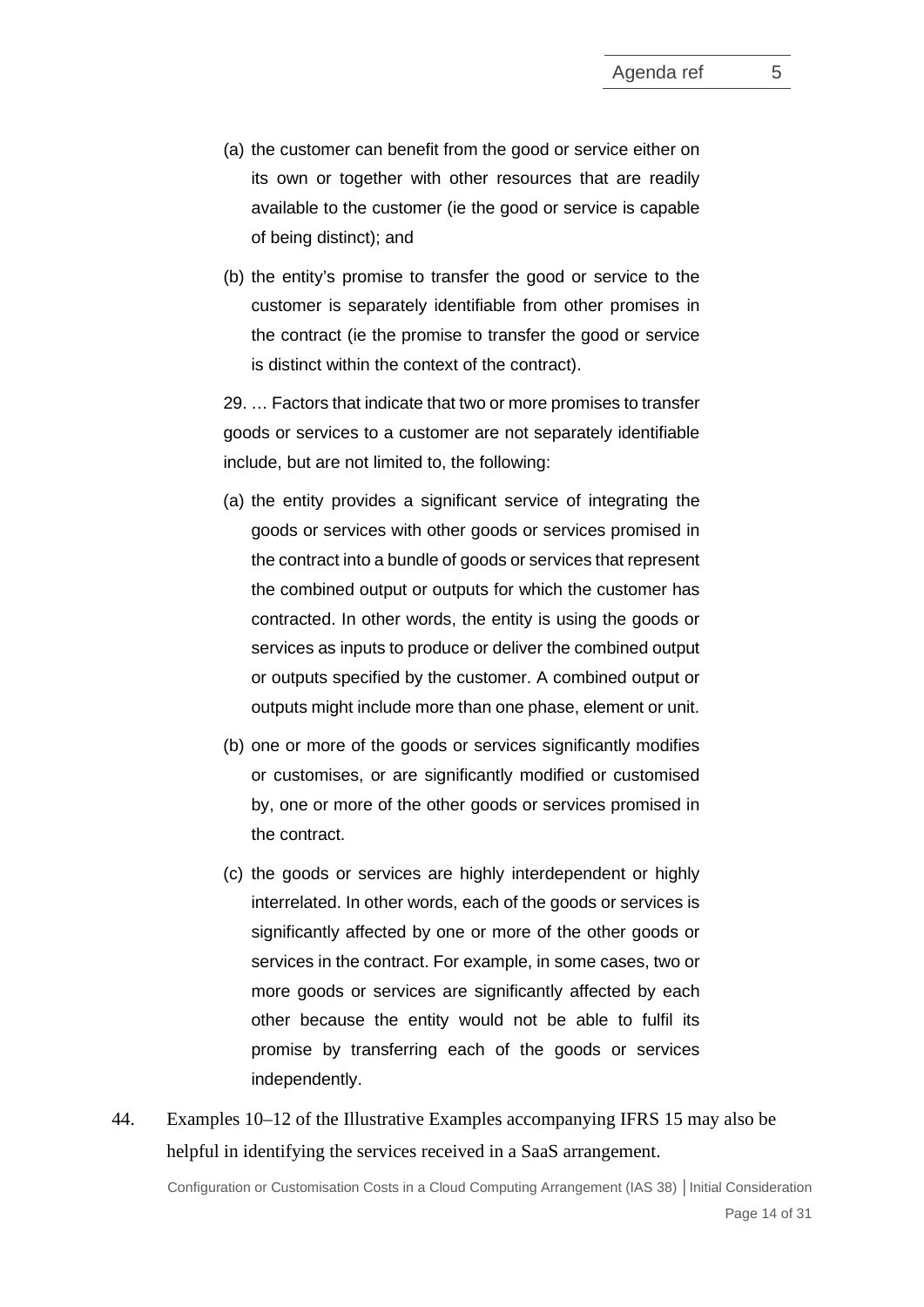45. In our view, the requirements in IFRS 15 discussed above provide an adequate basis for the customer to identify the services it receives in a SaaS arrangement. This assessment would not differ depending on who provides the service—the supplier or a third-party. We acknowledge however that more judgement may be involved when the supplier in the SaaS arrangement configures or customises the application software. In that case, the customer would determine whether it receives a configuration or customisation service from the supplier that is distinct (and therefore separately identifiable from the service of receiving access to the supplier's application software), or instead receives a combined service of access to configured or customised software. Important considerations in making this assessment might be whether the configuration or customisation could be performed by a third-party, whether the configuration or customisation significantly modifies or customises the customer's right to access the supplier's application software and whether the supplier would be able to fulfil its promise to provide access to the application software independently of its promise to configure or customise the software.

## When the supplier performs the services promised in the contract

- 46. Having identified the service it receives in a SaaS arrangement, the customer then determines when the supplier performs that service in accordance with the contract (paragraph 69A of IAS 38). Paragraphs 31–45 of IFRS 15 include requirements that deal with when a supplier transfers a good or service to a customer.
- 47. Once the customer has identified the services it receives in exchange for configuration or customisation costs, we would expect the assessment of when the supplier performs the service in accordance with the contract—and thus when the customer recognises the configuration or customisation costs as an expense—to be straightforward. If the customer receives a configuration or customisation service that is:
	- (a) distinct, the customer would recognise the configuration or customisation costs as an expense when the supplier configures or customises the application software.
	- (b) not distinct (and instead an inseparable part of its right to access the supplier's application software), the customer would recognise the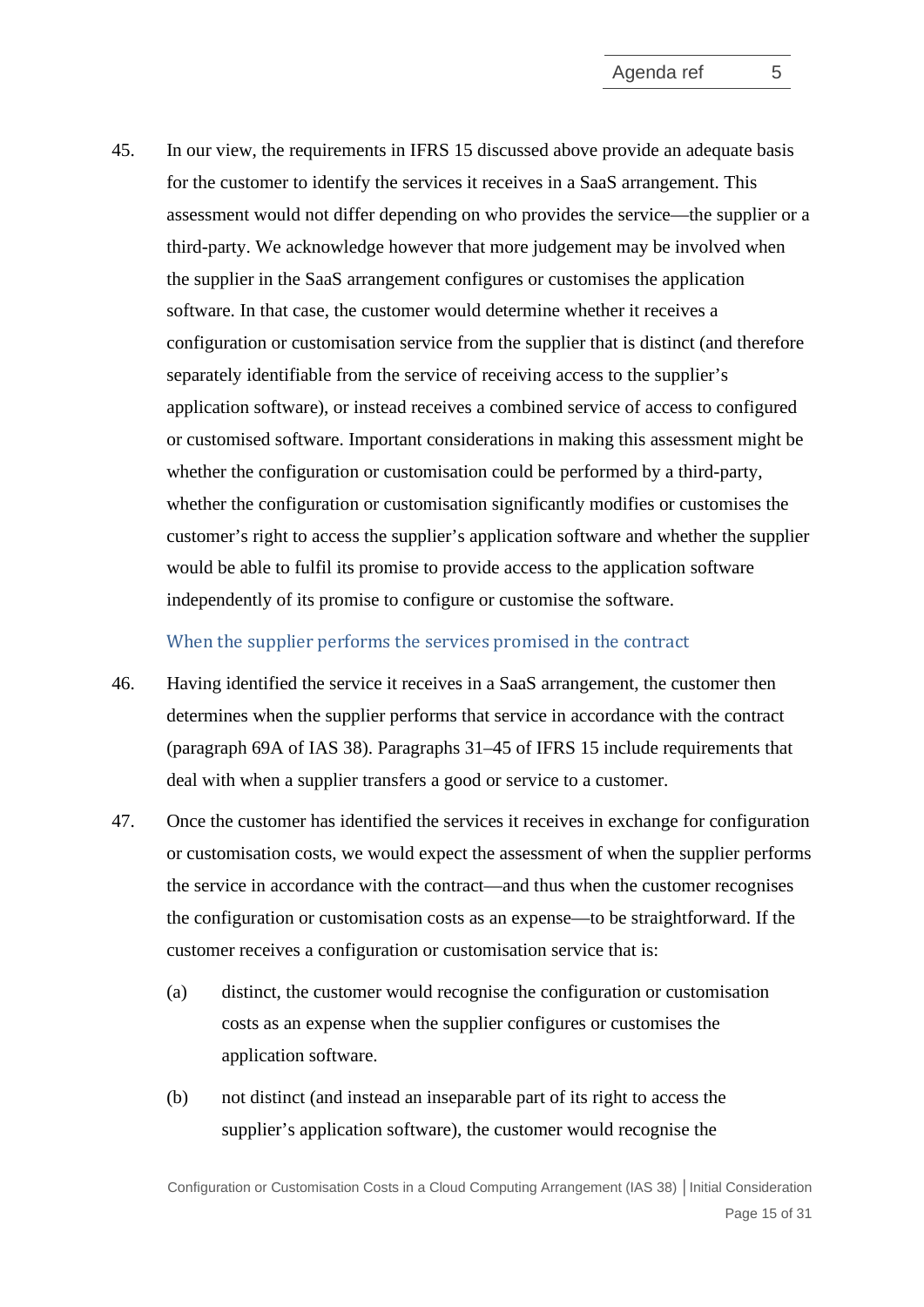configuration or customisation costs as an expense when the supplier provides access to the application software over the contract term. If in this case the customer pays the supplier before receiving the service by, for example, making an upfront payment, it would recognise the prepayment as an asset (paragraph 70 of IAS 38).

# *Other considerations*

#### *Disclosure requirements*

48. Paragraphs 117–124 of IAS 1 *Presentation of Financial Statements* provide requirements for disclosures of accounting policies. In particular, these paragraphs state:

> 117. An entity shall disclose its significant accounting policies comprising:

- (a) …
- (b) the other accounting policies used that are relevant to an understanding of the financial statements.

119. In deciding whether a particular accounting policy should be disclosed, management considers whether disclosure would assist users in understanding how transactions, other events and conditions are reflected in reported financial performance and financial position. …

121. An accounting policy may be significant because of the nature of the entity's operations even if amounts for current and prior periods are not material. It is also appropriate to disclose each significant accounting policy that is not specifically required by IFRSs but the entity selects and applies in accordance with IAS 8.

49. We understand from outreach responses that customers incur material amounts of configuration or customisation costs, however our research of publicly available financial statements (see paragraph [20](#page-6-2) of this paper) did not identify any disclosure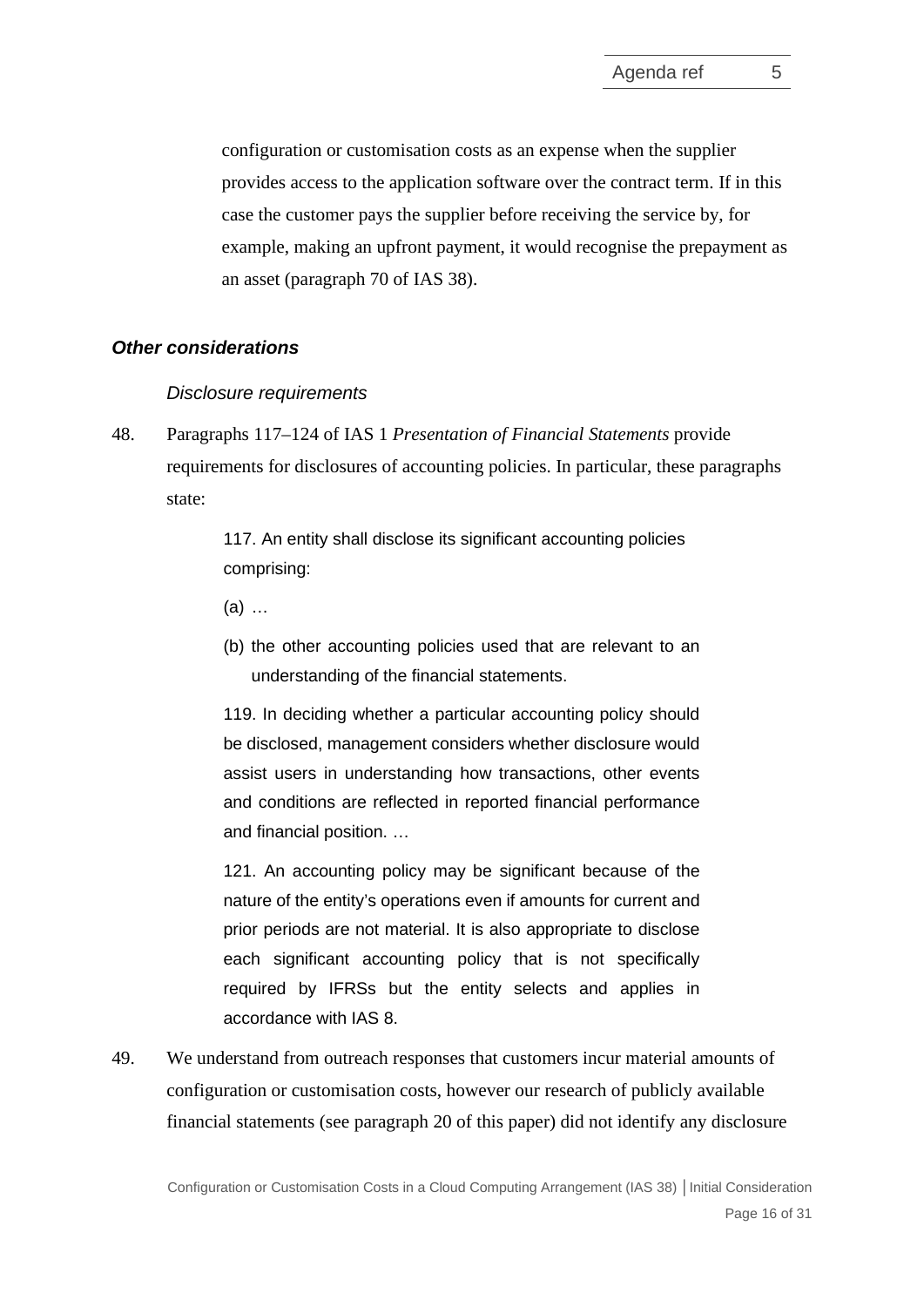about the accounting for such costs. In our view it could be helpful if the Committee were to highlight existing disclosure requirements in this respect.

## *Considering guidance in US GAAP*

50. As discussed in paragraph [16\(d\)](#page-5-1) of this paper, a few respondents to our outreach request said some entities refer to requirements in US GAAP when accounting for implementation costs associated with SaaS arrangements. Paragraph 12 of IAS 8 states:

> In making the judgement described in paragraph 10, management may also consider the most recent pronouncements of other standard-setting bodies that use a similar conceptual framework to develop accounting standards, other accounting literature and accepted industry practices, to the extent that these do not conflict with the sources in paragraph 11.

<span id="page-16-0"></span>51. We note that a customer applying IFRS Standards would not consider the requirements in US GAAP when accounting for configuration or customisation costs because, as explained in paragraphs [22–](#page-6-3)[35](#page-10-0) of this paper, IAS 38 includes requirements that specifically apply to the accounting for configuration or customisation costs. Paragraph 12 of IAS 8 applies only in the absence of IFRS requirements that specifically apply to a transaction, other event or condition.

## *Staff conclusion*

- <span id="page-16-1"></span>52. Based on our analysis in paragraphs [21–](#page-6-1)[51](#page-16-0) of this paper, we conclude that in determining its accounting for configuration or customisation costs:
	- (a) a customer considers whether, applying IAS 38, it recognises configuration or customisation costs as an intangible asset. The assessment of whether those costs result in an item that meets the definition of an intangible asset depends on the nature and output of the configuration or customisation performed. A customer typically would not recognise an intangible asset for configuration or customisation of the supplier's application software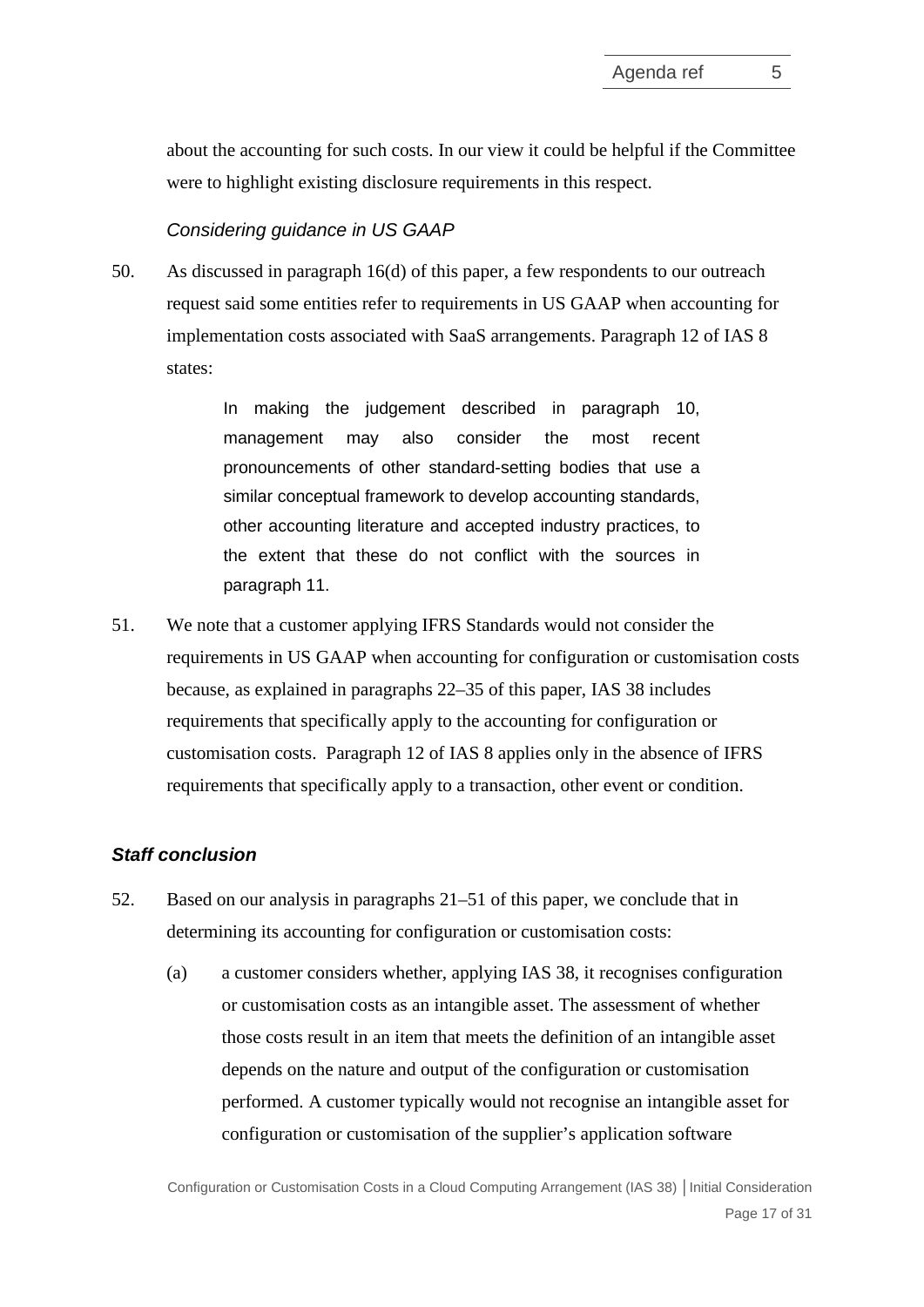because it would not have the power to obtain the future economic benefits flowing from the underlying resource (ie the software being configured or customised) and to restrict the access of others (including the supplier) to those benefits.

- (b) if the customer does not recognise an intangible asset, it applies paragraphs 68–70 of IAS 38 in accounting for configuration or customisation costs. Applying these paragraphs:
	- (i) the customer recognises the costs as an expense when it receives the related service (paragraph 69 of IAS 38). Paragraph 69A specifies that an entity receives a service *when that service is performed by a supplier in accordance with a contract to deliver the service*. The customer therefore considers when a supplier performs the service that relates to the configuration or customisation in accordance with the contract.
	- (ii) IAS 38 does not include requirements on the identification of the services received and the assessment of when the supplier performs those services. Applying paragraph 11(a) of IAS 8, the customer applies requirements in IFRS 15 that deal with similar and related issues in making that assessment—ie the requirements on identifying and satisfying performance obligations.
	- (iii) if the customer receives a configuration or customisation service that is:
		- 1. distinct, the customer recognises the configuration or customisation costs as an expense when the supplier configures or customises the application software.
		- 2. not distinct (because the service is not separately identifiable from the customer's right to access the application software), the customer recognises the configuration or customisation costs as an expense when the supplier provides access to the application software over the contract term. If the customer pays the supplier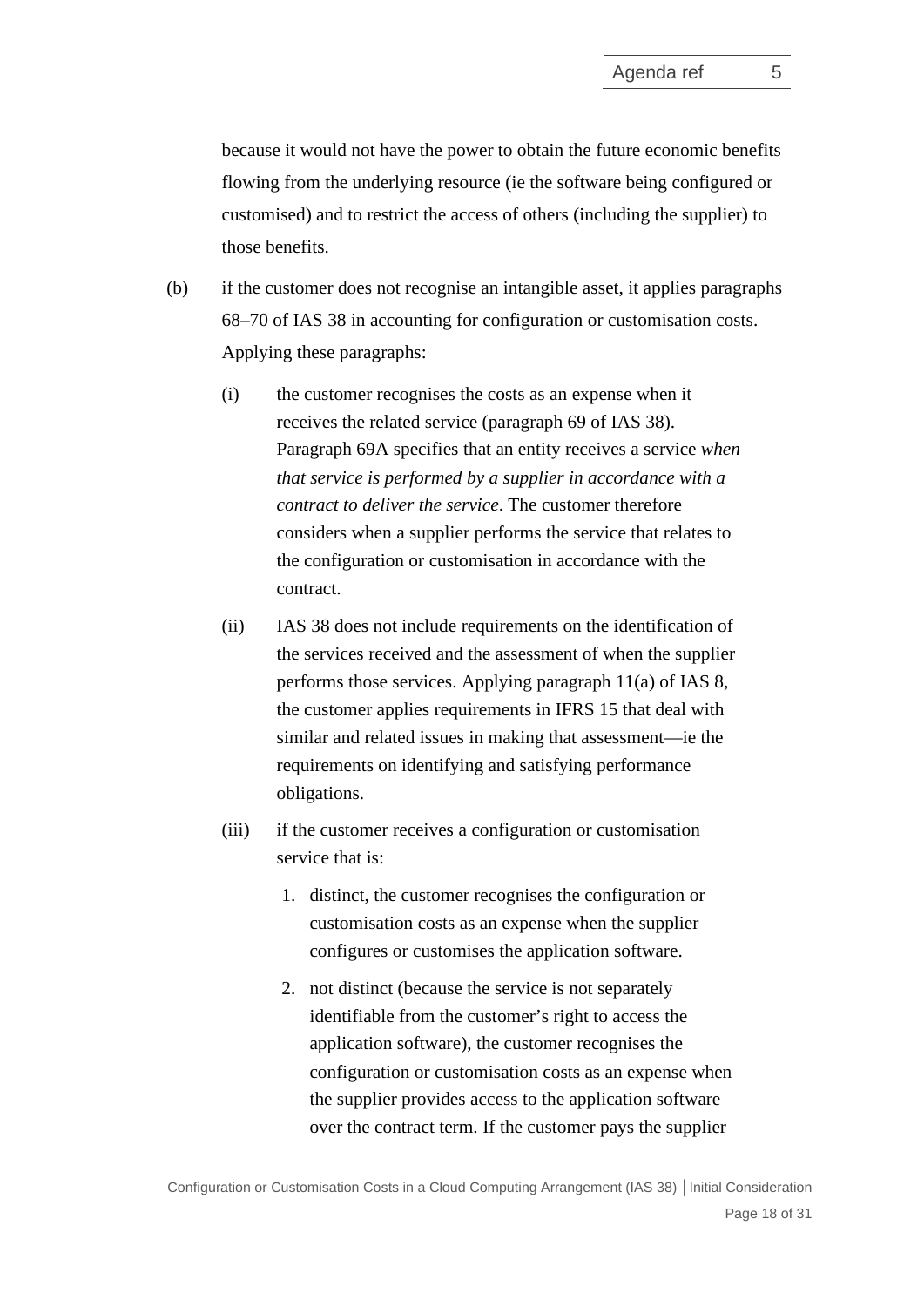before receiving the services, it recognises the prepayment as an asset (paragraph 70 of IAS 38).

(c) applying paragraphs 117–124 of IAS 1, the customer discloses its accounting policy for configuration or customisation costs when that disclosure is relevant to an understanding of the customer's financial statements.

# **Question 1 for the Committee**

1. Does the Committee agree with our analysis in paragraphs [21–](#page-6-1)[51](#page-16-0) of this paper regarding the application of the requirements in IFRS Standards to the fact pattern described in the submission? Our analysis is summarised in paragraph [52](#page-16-1) of this paper.

# *Should the Committee add a standard-setting project to the work plan?*

*Is it necessary to add to or change IFRS Standards to improve financial reporting?[5](#page-18-2)*

<span id="page-18-0"></span>53. Based on our analysis, we conclude that the principles and requirements in IFRS Standards provide an adequate basis for a customer to determine its accounting for expenditure on configuration or customisation of the supplier's application software in a SaaS arrangement that conveys to the customer the right to receive access to the supplier's application software in the future.

# **Staff recommendation**

<span id="page-18-1"></span>54. Based on our assessment of the work plan criteria in paragraph 5.16 of the *Due Process Handbook* (discussed in paragraph [53](#page-18-0) of this paper), we recommend that the Committee does not add a standard-setting project to the work plan. Instead, we recommend publishing a tentative agenda decision that outlines how a customer

<span id="page-18-2"></span><sup>5</sup> Paragraph 5.16(b) of the *[Due Process Handbook](https://cdn.ifrs.org/-/media/feature/about-us/legal-and-governance/constitution-docs/due-process-handbook-2020.pdf?la=en)*

Configuration or Customisation Costs in a Cloud Computing Arrangement (IAS 38) **│**Initial Consideration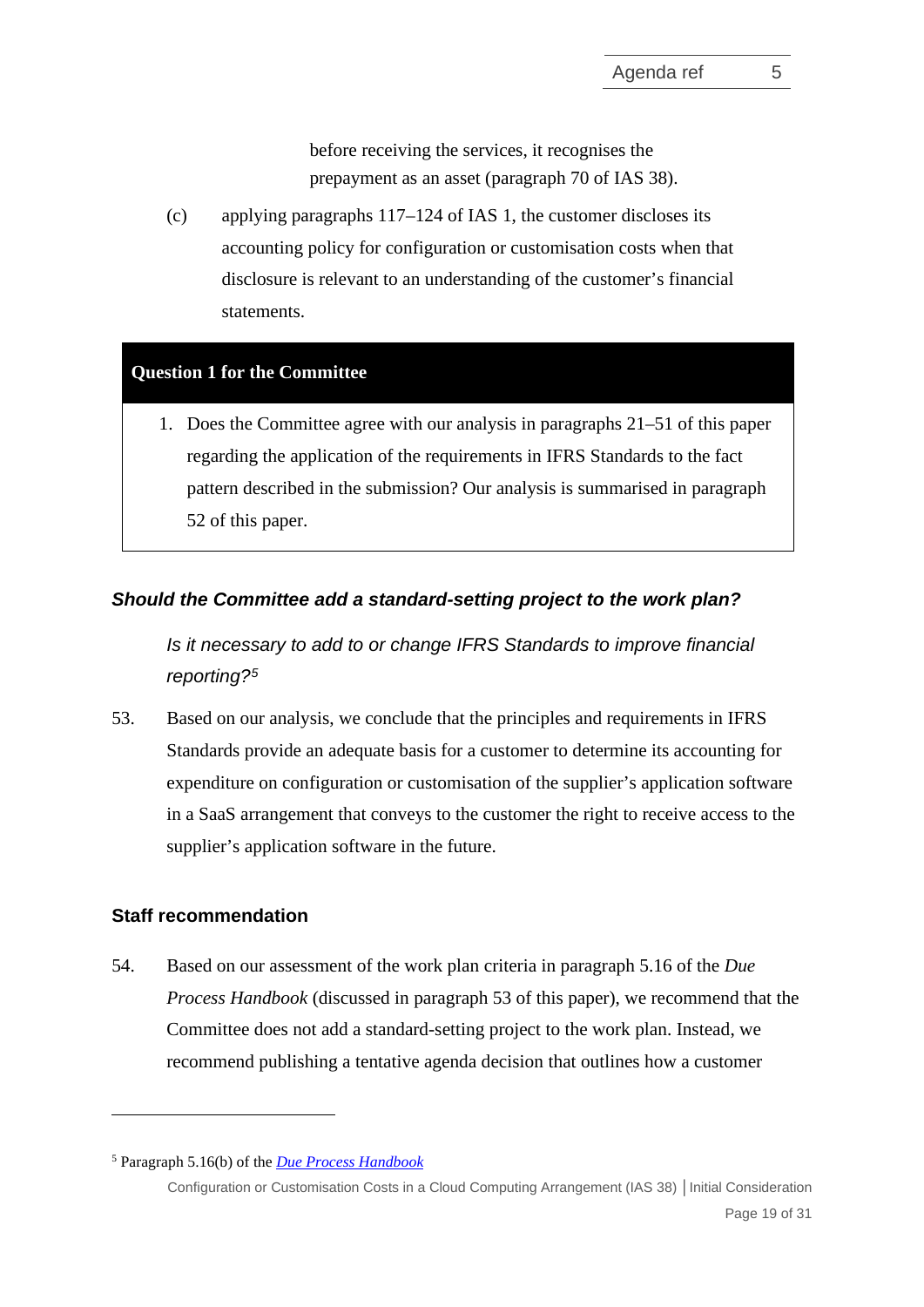accounts for expenditure on configuration or customisation of the supplier's application software in a SaaS arrangement as described in the submission.

<span id="page-19-0"></span>55. Appendix A to this paper sets out the proposed wording of the tentative agenda decision. In our view, the proposed tentative agenda decision (including the explanatory material contained within it) would not add or change requirements in IFRS Standards. [6](#page-19-1)

# **Questions 2 and 3 for the Committee**

- 2. Does the Committee agree with our recommendation not to add a standardsetting project to the work plan?
- 3. Does the Committee have any comments on the proposed wording of the tentative agenda decision in Appendix A to this paper?

<span id="page-19-1"></span><sup>6</sup> Paragraph 8.4 of the *Due Process Handbook* states: 'Agenda decisions (including any explanatory material contained within them) cannot add or change requirements in IFRS Standards. Instead, explanatory material explains how the applicable principles and requirements in IFRS Standards apply to the transaction or fact pattern described in the agenda decision.'

Configuration or Customisation Costs in a Cloud Computing Arrangement (IAS 38) **│**Initial Consideration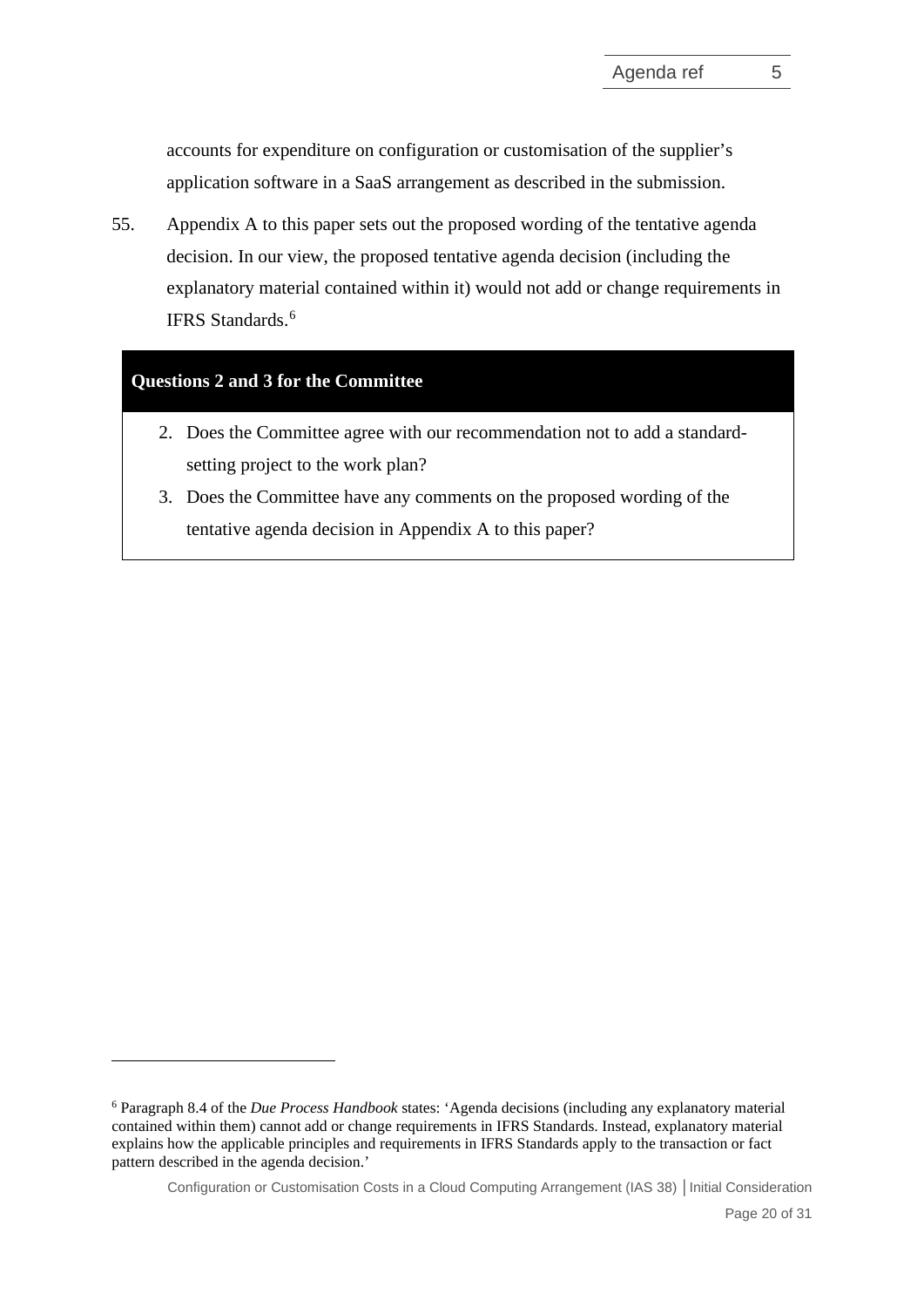# **Appendix A—proposed wording of the tentative agenda decision**

# **Configuration or Customisation Costs in a Cloud Computing Arrangement (IAS 38** *Intangible Assets***)**

The Committee received a request about the customer's accounting for costs of configuring or customising the supplier's application software in a Software as a Service (SaaS) arrangement. In the fact pattern described in the request:

- a. a customer enters into a SaaS arrangement with a supplier. The contract conveys to the customer the right to receive access to the supplier's application software for a specified term—that right to receive access does not provide the customer with a software asset at the contract commencement date and, therefore, the access to the software is a service that the customer receives over the contract term.
- b. the customer incurs upfront costs of configuring or customising the supplier's application software to which it receives access. The request describes configuration and customisation as follows:
	- i. Configuration involves the setting of various 'flags' or 'switches' within the application software, or defining values or parameters, to set up the software's existing code to function in a specified way.
	- ii. Customisation involves modifying the software code in the application or writing additional code. Customisation generally changes, or creates additional, functionalities within the software.

In analysing the request, the Committee considered:

- a. whether, applying IAS 38, the customer recognises an intangible asset in relation to configuration or customisation of the application software (Question I)?
- b. if an intangible asset is not recognised, how the customer accounts for the configuration or customisation costs (Question II)?

# **Does the customer recognise an intangible asset in relation to configuration or customisation of the application software (Question I)?**

Applying paragraph 18 of IAS 38, an entity recognises an item as an intangible asset when it demonstrates that the item meets both the definition of an intangible asset and the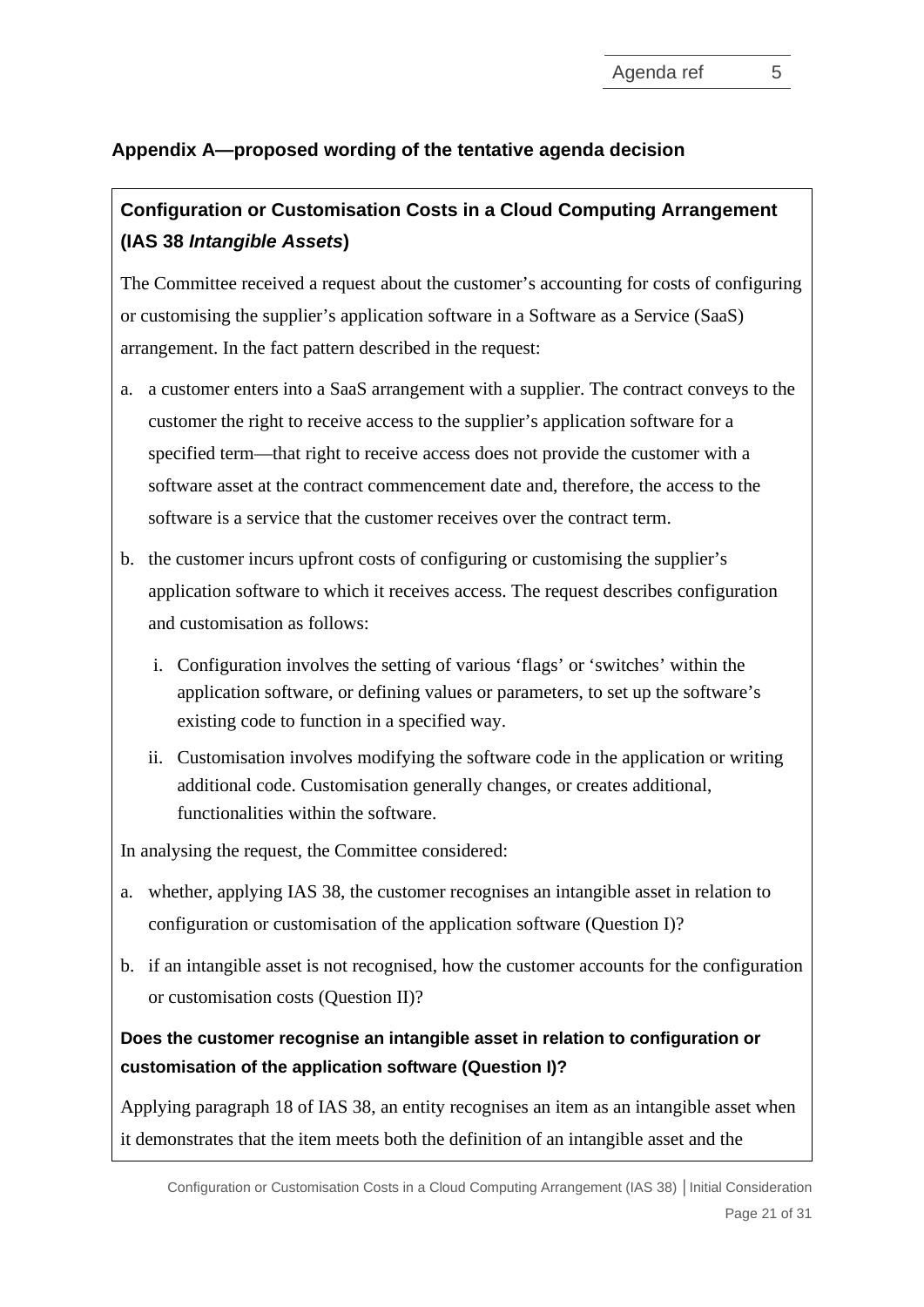recognition criteria in paragraphs 21–23 of IAS 38. IAS 38 defines an intangible asset as 'an identifiable non-monetary asset without physical substance'. IAS 38 notes that an asset is a resource controlled by an entity and paragraph 13 specifies that an entity controls an intangible asset if it has the power to obtain the future economic benefits flowing from the underlying resource and to restrict the access of others to those benefits.

In the fact pattern described in the request, the supplier controls the application software to which the customer has access. The assessment of whether configuration or customisation of that software results in an intangible asset for the customer depends on the nature and output of the configuration or customisation performed. The Committee observed that, in the SaaS arrangement described in the request, the customer often would not recognise an intangible asset because it does not have the power to obtain the future economic benefits flowing from the software being configured or customised and to restrict others' (including the supplier's) access to those benefits. In some circumstances, the arrangement may result in, for example, additional code from which the customer has the power to obtain the future economic benefits and to restrict others' access to those benefits. In that case, the customer assesses whether the additional code is identifiable and meets the recognition criteria in IAS 38 in determining whether to recognise the additional code as an intangible asset.

# **If an intangible asset is not recognised, how does the customer account for configuration or customisation costs (Question II)?**

If the customer does not recognise an intangible asset in relation to configuration or customisation of the application software, it applies paragraphs 68–70 of IAS 38 to account for those costs. The Committee observed the following regarding the application of those paragraphs:

a. The customer recognises the costs as an expense when it receives the configuration or customisation services (paragraph 69). Paragraph 69A specifies that 'services are received when they are performed by a supplier in accordance with a contract to deliver them to the entity and not when the entity uses them to deliver another service…'. In assessing when to recognise the costs as an expense, IAS 38 therefore requires the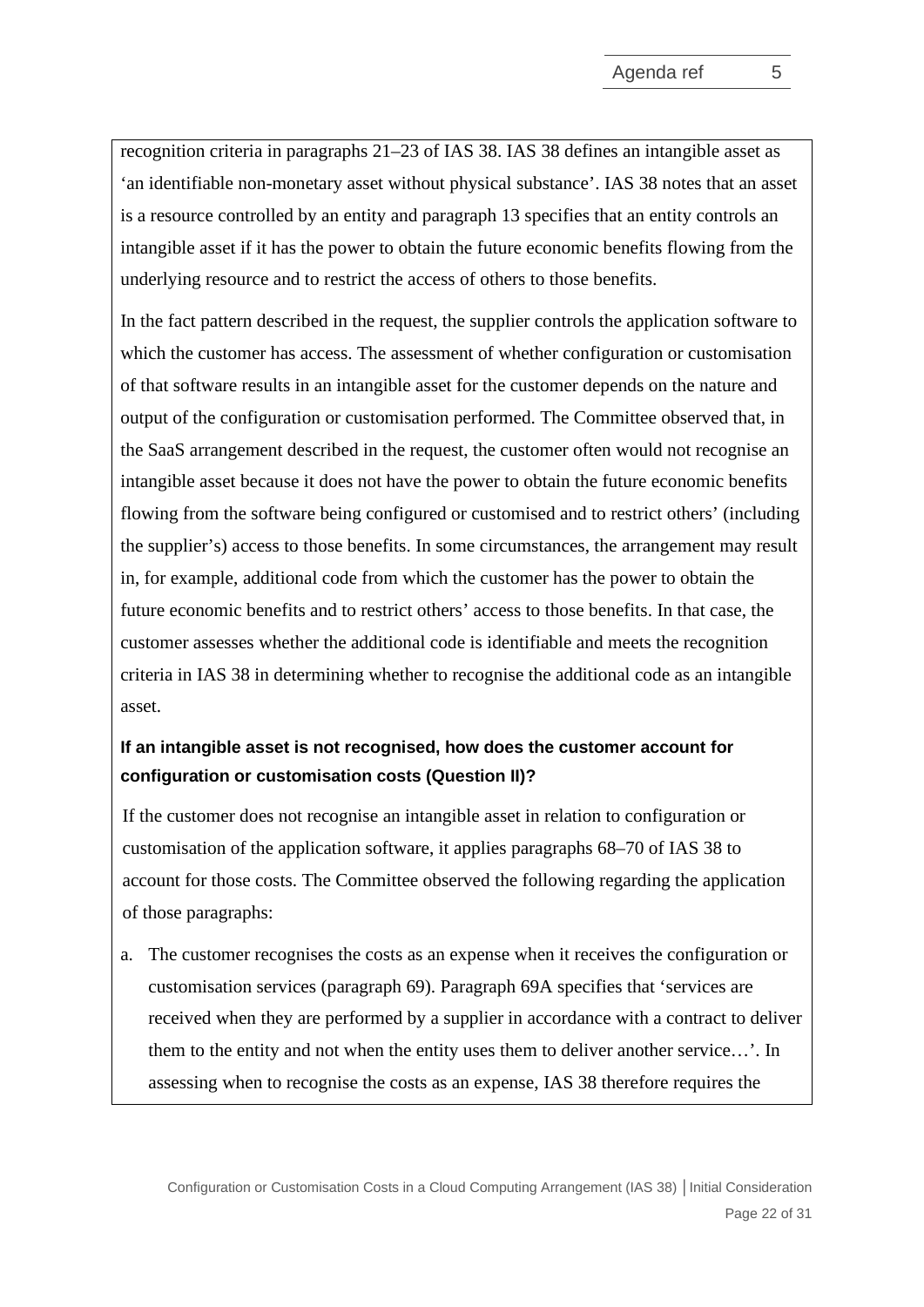customer to determine when the supplier performs the configuration or customisation services in accordance with the contract to deliver those services.

- b. IAS 38 does not include requirements that deal with the identification of the services the customer receives and when the supplier performs those services in accordance with the contract. Applying paragraphs 10–11 of IAS 8 *Accounting Policies, Changes in Accounting Estimates and Errors*, the customer refers to, and considers the applicability of, the requirements in IFRS Standards that deal with similar and related issues. The Committee observed that IFRS 15 *Revenue from Contracts with Customers*  includes requirements that suppliers apply in identifying the promised goods or services in a contract with a customer and when those promised goods or services are transferred to the customer. In the fact pattern described in the request, those requirements in IFRS 15 deal with issues similar and related to those faced by the customer in determining when the supplier performs the configuration or customisation services in accordance with the contract to deliver those services.
- c. In applying the requirements in IFRS 15 to determine when the supplier performs the configuration or customisation services in accordance with the contract:
	- i. if the configuration or customisation services the customer receives are distinct, then the customer recognises the configuration or customisation costs as an expense when the supplier configures or customises the application software.
	- ii. if the configuration or customisation services the customer receives are not distinct (because those services are not separately identifiable from the customer's right to access the application software), then the customer recognises the configuration or customisation costs as an expense when the supplier provides access to the application software over the contract term. If the customer pays the supplier before receiving the services, it recognises the prepayment as an asset (paragraph 70 of IAS 38).

Applying paragraphs 117–124 of IAS 1 *Presentation of Financial Statements*, the customer discloses its accounting policy for configuration or customisation costs when that disclosure is relevant to an understanding of the customer's financial statements.

The Committee concluded that the principles and requirements in IFRS Standards provide an adequate basis for a customer to determine its accounting for configuration or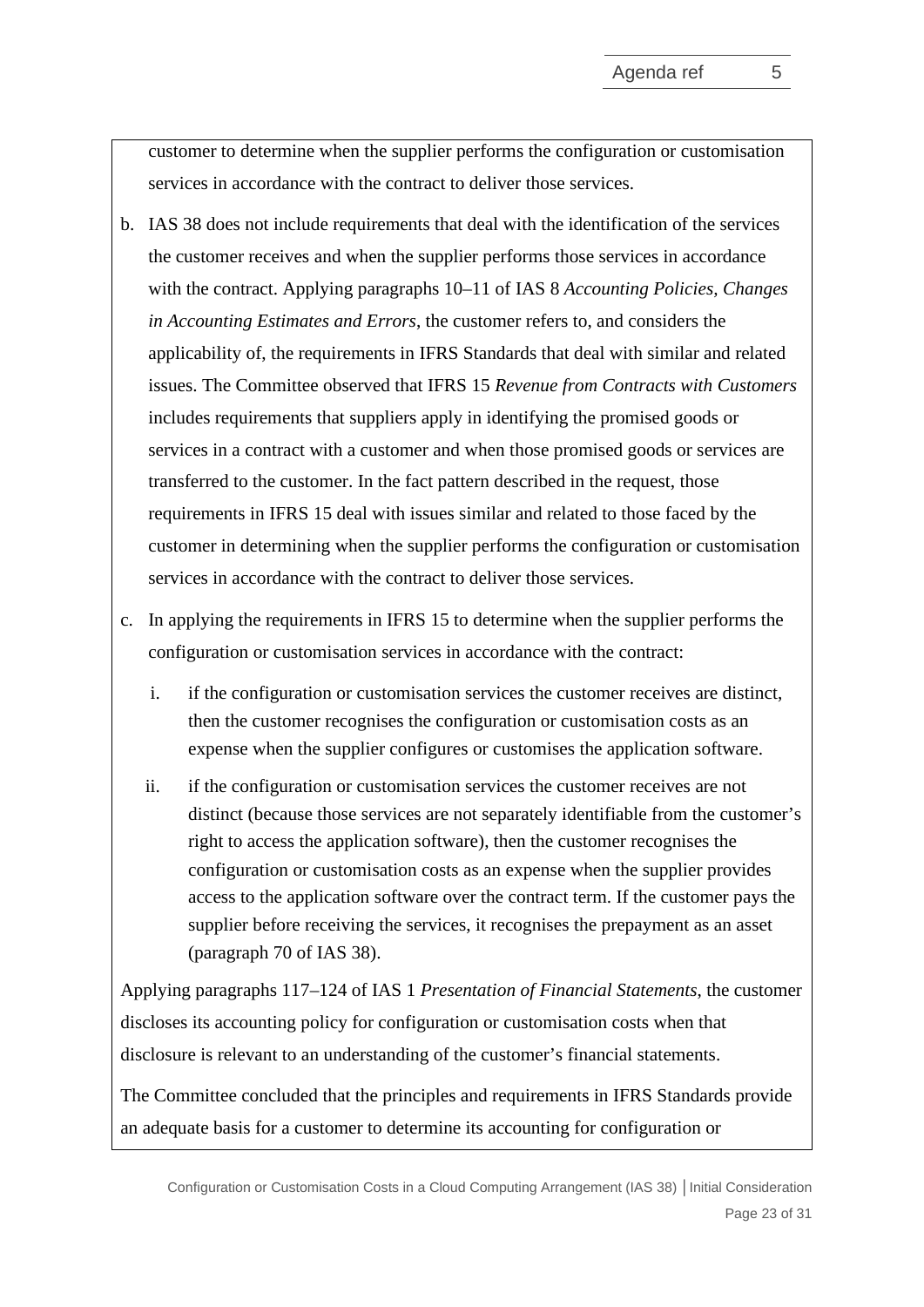customisation costs incurred in relation to the SaaS arrangement described in the request. Consequently, the Committee [decided] not to add a standard-setting project to the work plan.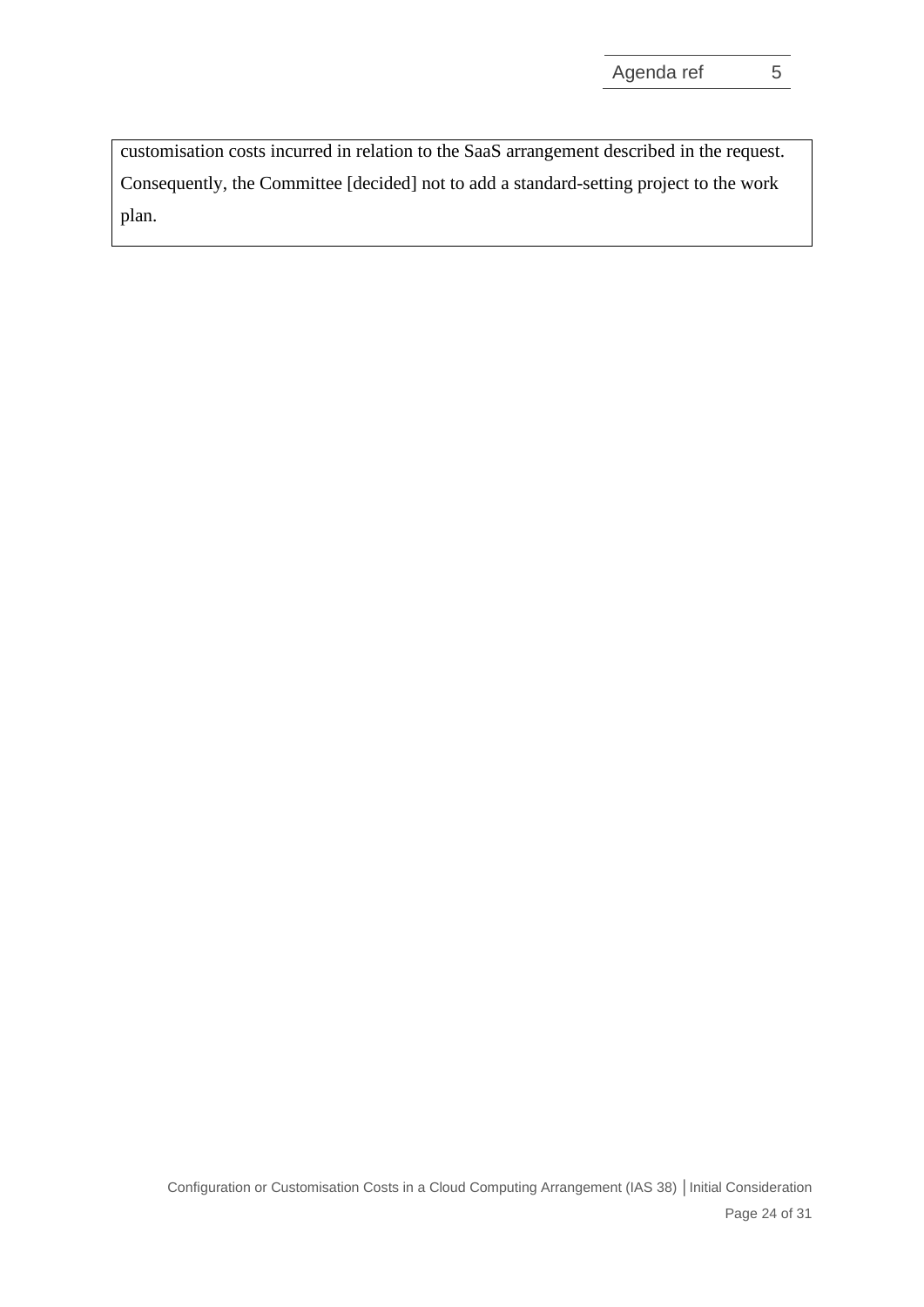# **Appendix B—submission**

B1. We have reproduced the submission below, and in doing so deleted details that would identify the submitter of this request.

# **Potential Interpretations Committee agenda item request**

This letter describes an issue that we believe should be added to the agenda of the IFRS Interpretations Committee. We have included a summary of the issue, diverse views, and an assessment against the Interpretations Committee criteria.

## **Issue**

In its March 2019 decision on a *Customer's Right to Receive Access to the Supplier's Software Hosted on the Cloud (IAS 38 Intangible Assets)*, the Committee observed that a contract that conveys to the customer only the right to receive access to the supplier's application software in the future is a service contract  $-$  i.e. the customer does not receive a software asset. This letter addresses the accounting for costs incurred in relation to such a 'cloud service contract'.

We have observed diverse views and practice on the emerging issue of whether up-front costs of configuring or customising<sup>[7](#page-24-0)</sup> the supplier's software to which access is being granted, should be capitalised or not. These costs of preparing the software for its intended use can be considerable. This topic was identified as an application issue at the time of the previous Committee discussions but was not addressed for scoping reasons.

We have observed three different treatments of configuration/ customisation costs: 1) capitalised as an intangible asset under IAS 38; 2) capitalised as a prepayment for future services; or 3) expensed as incurred. For the purposes of analysing the acceptability of these three treatments, the discussion below first considers whether there is an intangible asset and then whether there is a prepayment for future services.

Note that there is a difference between IFRS and US GAAP requirements. Under US GAAP, such costs in a cloud service contract are capitalised to the same extent as if they were incurred in respect of a controlled software intangible asset. This may be a factor in the emerging diversity.

# **Question 1: Are the costs of preparing the software for use capitalised under IAS 38 in a cloud service contract?**

## **View 1: No, as there is no intangible asset**

In a cloud service contract the customer does not control the software intangible asset. Therefore, the requirements of paragraph 27–28 of IAS 38 do not apply and there is no basis to capitalise the directly attributable costs of preparing the software for its intended use under

<span id="page-24-0"></span>Configuration or Customisation Costs in a Cloud Computing Arrangement (IAS 38) **│**Initial Consideration  $7$  See Appendix 2 for further details on the meaning of configuration and customisation activities assumed herein.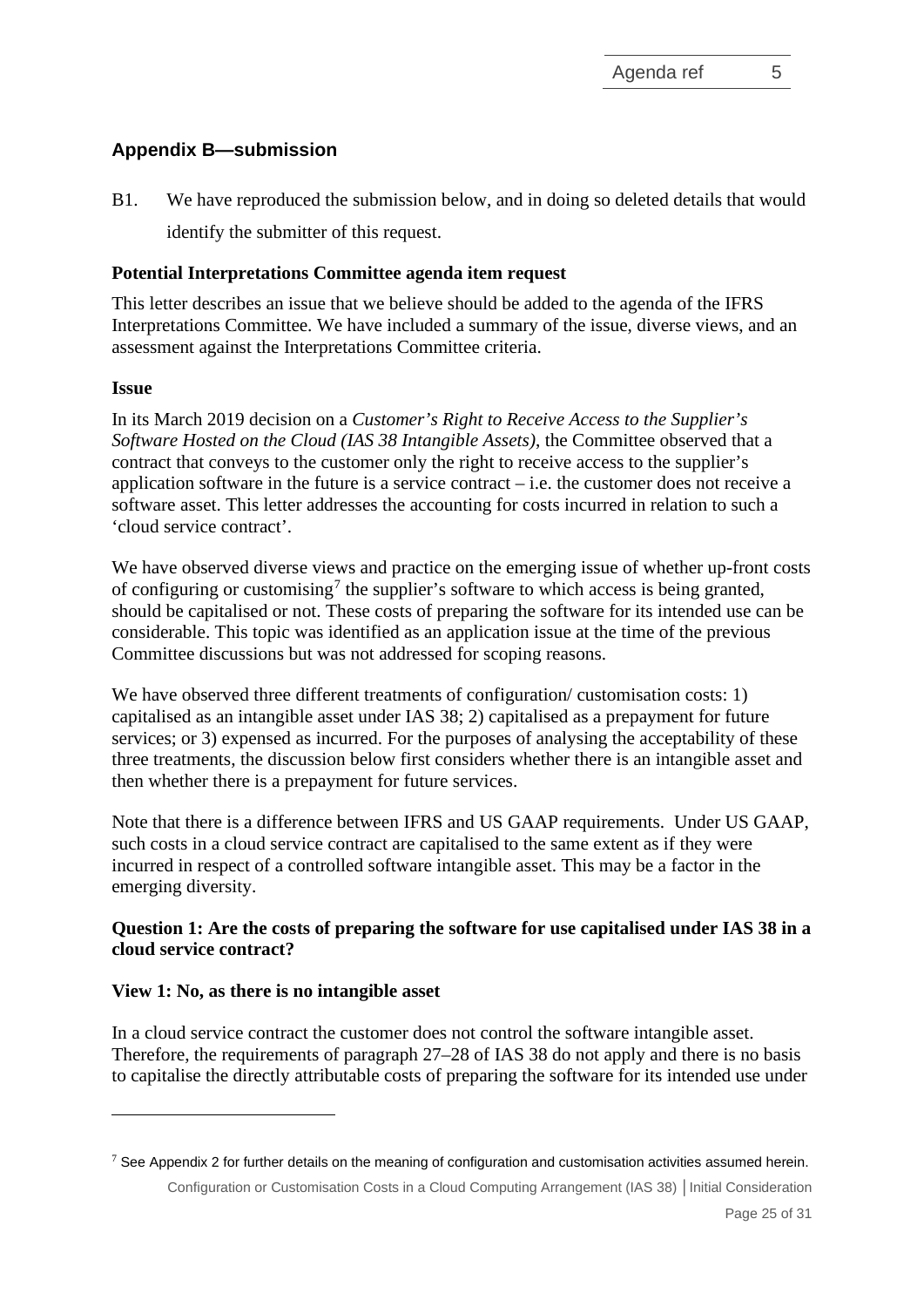IAS 38. That is to say, the access to the software is not an intangible asset, and so these costs cannot be the cost of any such intangible asset.

Nor can they be an intangible asset in their own right because they do not establish control of any asset that is separate from the access to the software under the service contract.

Under View 1, intangible asset treatment is ruled out.

## **View 2: Yes, there is an asset of some kind and the costs of preparing the software for its intended use should be capitalised as an intangible**

The costs of preparing the software for its intended use enhance the entity's right to receive access to the software in the future. These costs give rise to future economic benefits (the definition of an asset in the Conceptual Framework) that will be consumed over the periods when the software is accessed and should therefore be capitalised as an asset. They are not tangible assets, and so they must be intangible assets.

Further, the economic substance of such costs is the same regardless of whether the customer obtains control of a software intangible asset or enters into a cloud service contract. Therefore, the accounting for these costs should be aligned  $-$  i.e. the costs should be capitalised.

## **Question 2: If the costs do not give rise to an intangible asset, are they expensed as incurred or capitalised as a prepayment for future services?[8](#page-25-0)**

## **View 1 – Expensed as incurred because the service is received up-front**

Activities that prepare the software for its intended use are services. Under IAS 38.69, an entity recognises the expenditure as an expense when the services are received. IAS 38.69A clarifies that services are received when they are performed by a supplier in accordance with a contract to deliver them.

The services to prepare the software for its intended use are performed by the supplier upfront and the associated costs should be recognised when they are performed.

# **View 2 – Prepayment for future services because the configured/customised software will be accessed in the future**

Although the supplier performs the service up-front, the customer receives the benefit of that service over the cloud contract term when it receives access to the software. The services are therefore received in the future and the costs should be capitalised as a prepayment asset.

<span id="page-25-0"></span> $8$  Note that Question 2 primarily arises when the activities are performed by the supplier of the cloud software. When the activities are performed up-front by internal company personnel it is not possible to argue that the entity receives services in the future.

Configuration or Customisation Costs in a Cloud Computing Arrangement (IAS 38) **│**Initial Consideration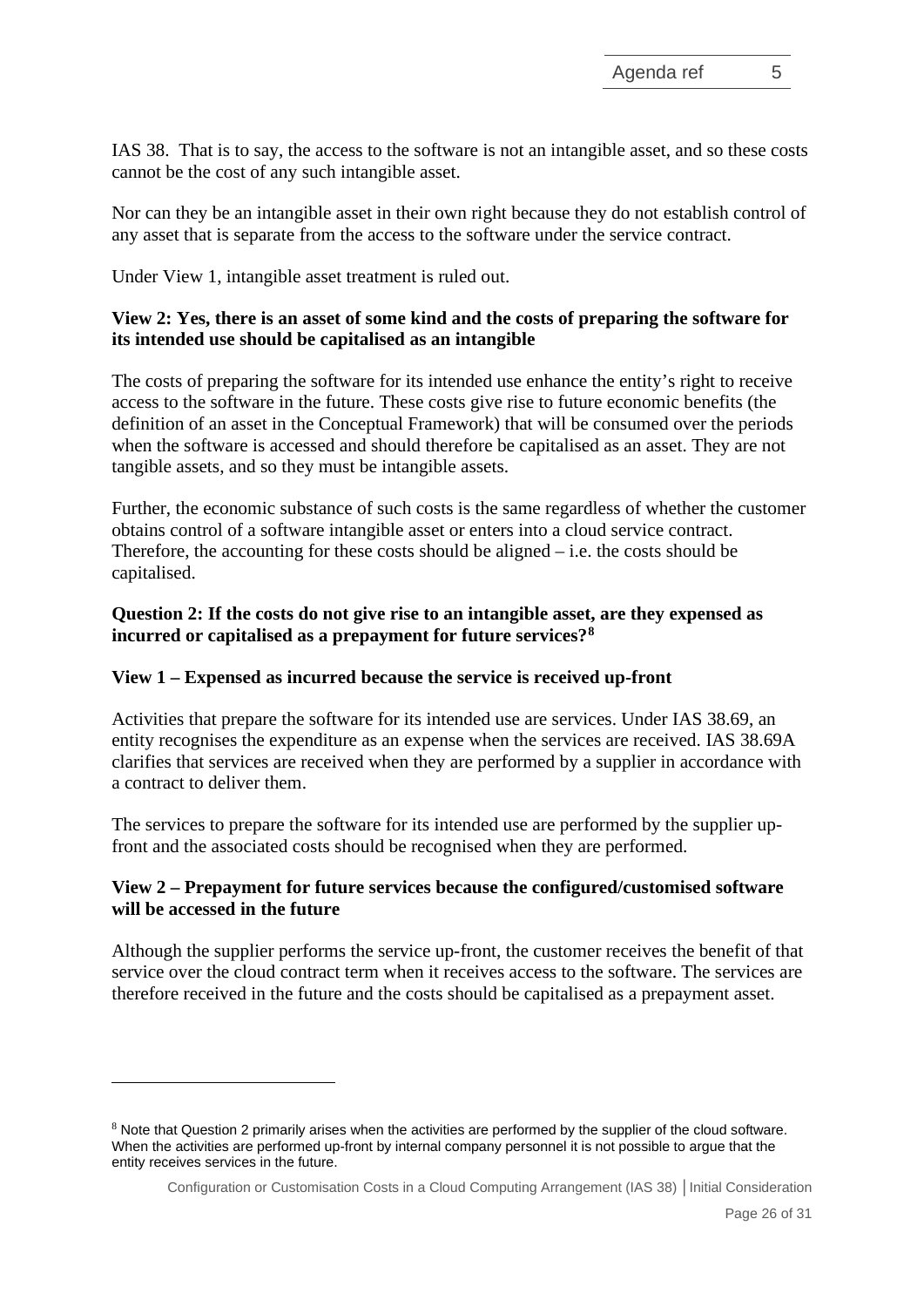# **View 3 – An entity uses a consistent framework to determine whether the service is separate from the access to the software (expensed as incurred) or part of one combined service (prepayment for future services)**

An entity should assess the nature of the service to determine when it is received – i.e. is it separate from the service of receiving access to the software or is it part of one combined service?

There is no specific guidance in IFRS on how a customer identifies separate services within a contract that may contain multiple services. However, IFRS 15 and IFRS 16 address similar and related issues from the perspective of the supplier in a revenue contract and a lessee in a contract that is, or contains, a lease.

Considering the principles in those standards, services that are capable of being provided separately by another supplier that does not also provide the access to the cloud software – e.g. configuration services – are separate from the service of receiving access to the software and the associated costs should be expensed as incurred. Conversely, a service that could only be performed by the cloud vendor – e.g. customising the underlying software code – is not separate from the service of receiving access to the customised software and the associated costs should be capitalised as a prepayment asset.

We believe that the Interpretations Committee should address this issue because it could have a significant effect on the financial statements of entities across all industries as companies shift from on-premise to cloud computing arrangements. Unlike with some other matters of accounting diversity, capitalising or not capitalising costs significantly affects comparability and the decision-making of users. Our assessment of this issue against the agenda criteria is included in Appendix 1 to this letter.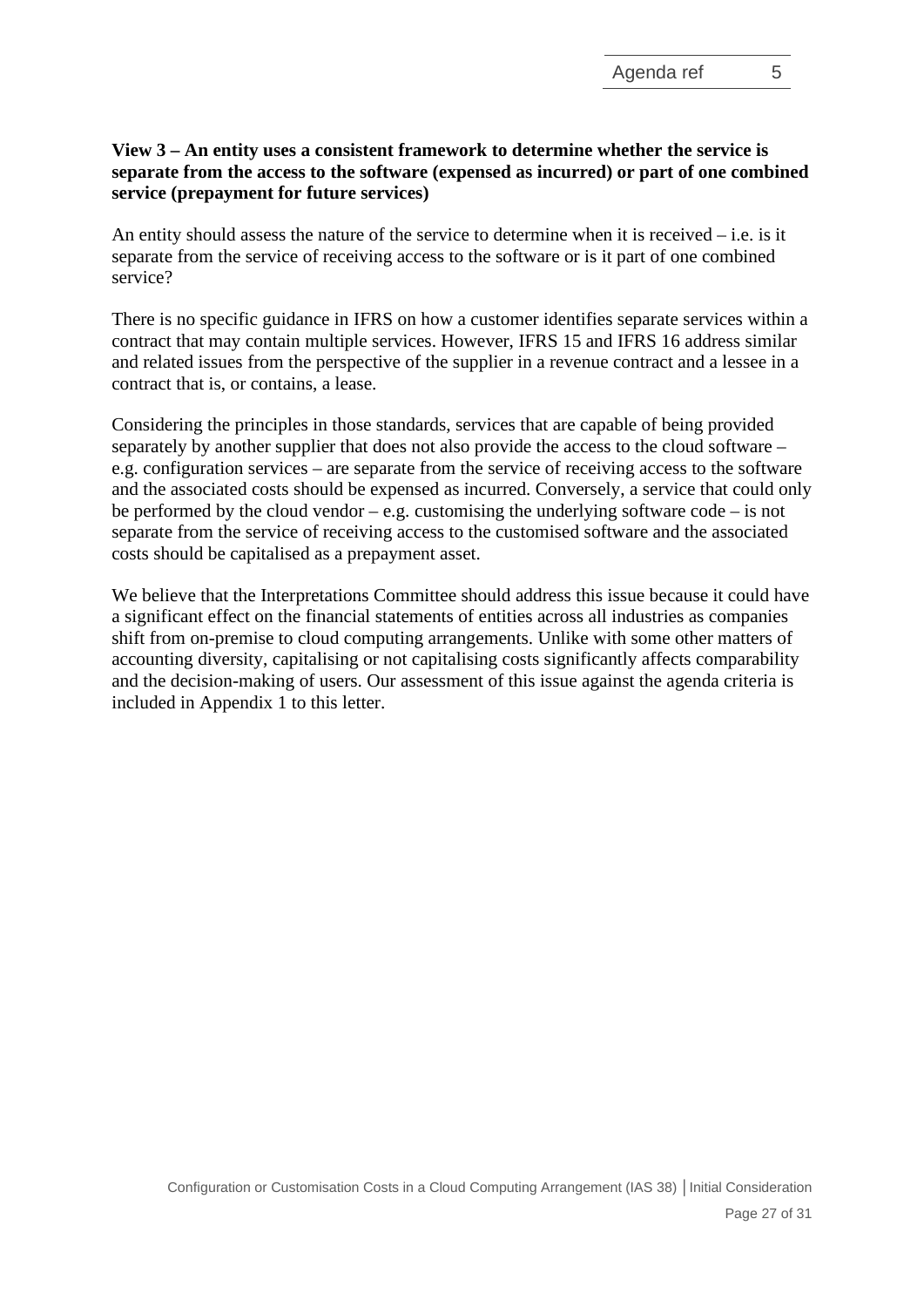# **Appendix 1**

## **Reasons for the Interpretations Committee to address the issues**

- *a) Is the issue widespread and has, or is expected to have, a material effect on those affected?* Yes. This issue is relevant for all companies that are customers in cloud computing arrangements that are service contracts. This population of impacted entities is expected to continue to increase as more businesses shift towards cloud computing arrangements. The significance for affected entities will also increase as they migrate more of their existing systems to the cloud.
- *b) Would financial reporting be improved through the elimination, or reduction, of diverse reporting methods?* Yes. The issue affects whether implementation costs are expensed up-front or capitalised and amortised over a longer period. The comparability of financial statements would be improved if all customers in a cloud computing arrangement that is a service contract applied the same approach.
- *c) Can the issue be resolved efficiently within the confines of IFRS Standards and the Conceptual Framework for Financial Reporting?* Yes. It relates to the application of requirements in IAS 38 to specific transactions. We note that the Committee has previously issued an agenda decision in relation to other aspects of these specific transactions.
- *d) Is the issue sufficiently narrow in scope that the Interpretations Committee can address this issue in an efficient manner, but not so narrow that it is not cost-effective for the Interpretations Committee to undertake the due process that would be required when making changes to IFRS Standards?* Yes. It relates to the application of requirements in IAS 38 to specific transactions. We note that the Committee has previously issued an agenda decision in relation to other aspects of these specific transactions. We also note that the issue is widespread.
- *e) Will the solution developed by the Interpretations Committee be effective for a reasonable time period?* Yes. A project on IAS 38 is not currently on the IASB agenda. Although initial outreach by the Board in advance of the agenda consultation has indicated that some stakeholders may support a project on IAS 38, the timing and scope of any such project is unclear.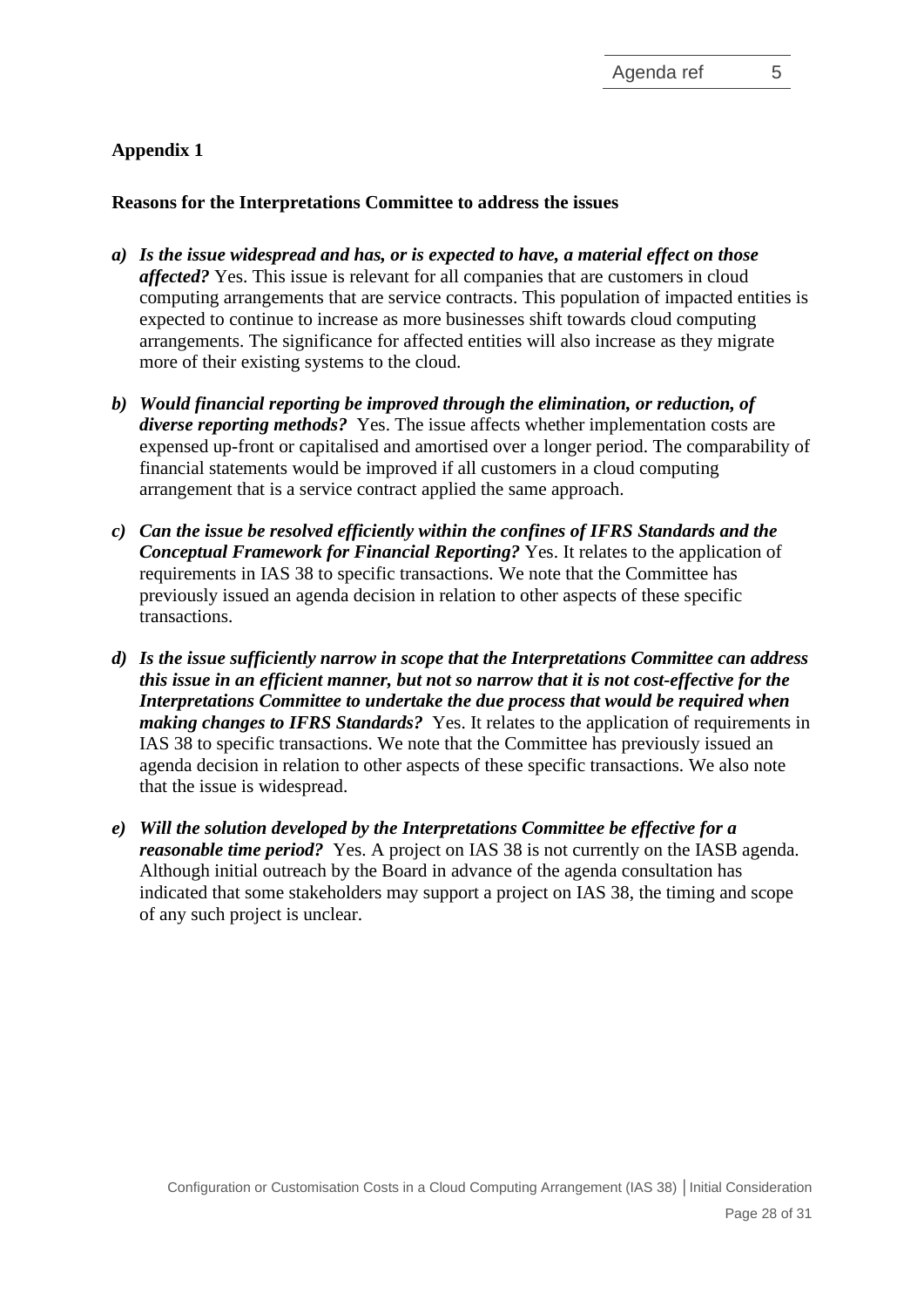# **Appendix 2**

*Configuration* - Typical configuration services relate to the setting of various 'flags' or 'switches' within the software, or defining certain values or parameters, to implement a particular set-up for the software's existing functionality. Configuration does not involve the modification or writing of additional software code, but rather involves setting up the software's existing code to function in a particular way.

*Customisation* - Typically involves modifying existing software code in the application or writing additional code. The effect of significantly altering or adding software code is generally to change, or create additional, functionalities within the software.

For the sake of clarity, there are other up-front costs for which we believe there is no

diversity in views and these are not the subject of this submission. For example:

- training, data migration and conversion (expensed); and
- the development of interfaces with existing systems(capitalised because they are intangible assets in their own right or additions to existing (own systems) intangible assets, assuming the other the criteria in IAS 38 are met).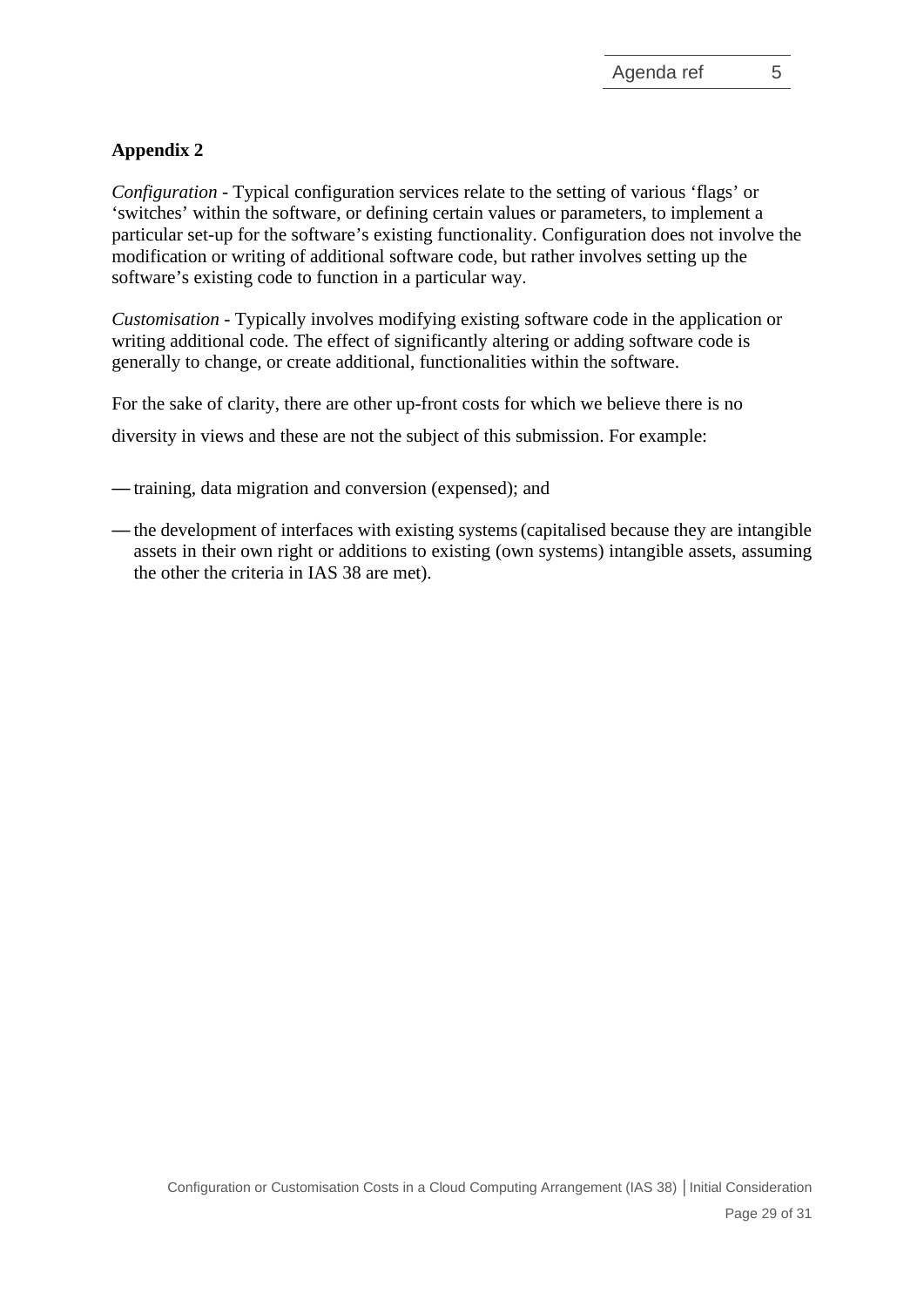# **Appendix C— Agenda Decision [Customer's Right to Receive Access to the](https://cdn.ifrs.org/-/media/feature/supporting-implementation/agenda-decisions/ias38-customers-right-to-receive-access-to-the-suppliers-software-hosted-on-the-cloud-mar-19.pdf)  [Supplier's Software Hosted on the Cloud \(IAS 38](https://cdn.ifrs.org/-/media/feature/supporting-implementation/agenda-decisions/ias38-customers-right-to-receive-access-to-the-suppliers-software-hosted-on-the-cloud-mar-19.pdf)** *Intangible Assets***) (March 2019)**

The Committee received a request about how a customer accounts for a 'Software as a Service' cloud computing arrangement in which the customer contracts to pay a fee in exchange for a right to receive access to the supplier's application software for a specified term. The supplier's software runs on cloud infrastructure managed and controlled by the supplier. The customer accesses the software on an as needed basis over the internet or via a dedicated line. The contract does not convey to the customer any rights over tangible assets.

# *Does the customer receive a software asset at the contract commencement date or a service over the contract term?*

The Committee noted that a customer receives a software asset at the contract commencement date if either (a) the contract contains a software lease, or (b) the customer otherwise obtains control of software at the contract commencement date.

## *A software lease*

IFRS 16 *Leases* defines a lease as 'a contract, or part of a contract, that conveys the right to use an asset (the underlying asset) for a period of time in exchange for consideration'. Paragraphs 9 and B9 of IFRS 16 explain that a contract conveys the right to use an asset if, throughout the period of use, the customer has both:

- a. the right to obtain substantially all the economic benefits from use of the asset (an identified asset); and
- b. the right to direct the use of that asset.

Paragraphs B9–B31 of IFRS 16 provide application guidance on the definition of a lease. Among other requirements, that application guidance specifies that a customer generally has the right to direct the use of an asset by having decision-making rights to change how and for what purpose the asset is used throughout the period of use. Accordingly, in a contract that contains a lease the supplier has given up those decision-making rights and transferred them to the customer at the lease commencement date.